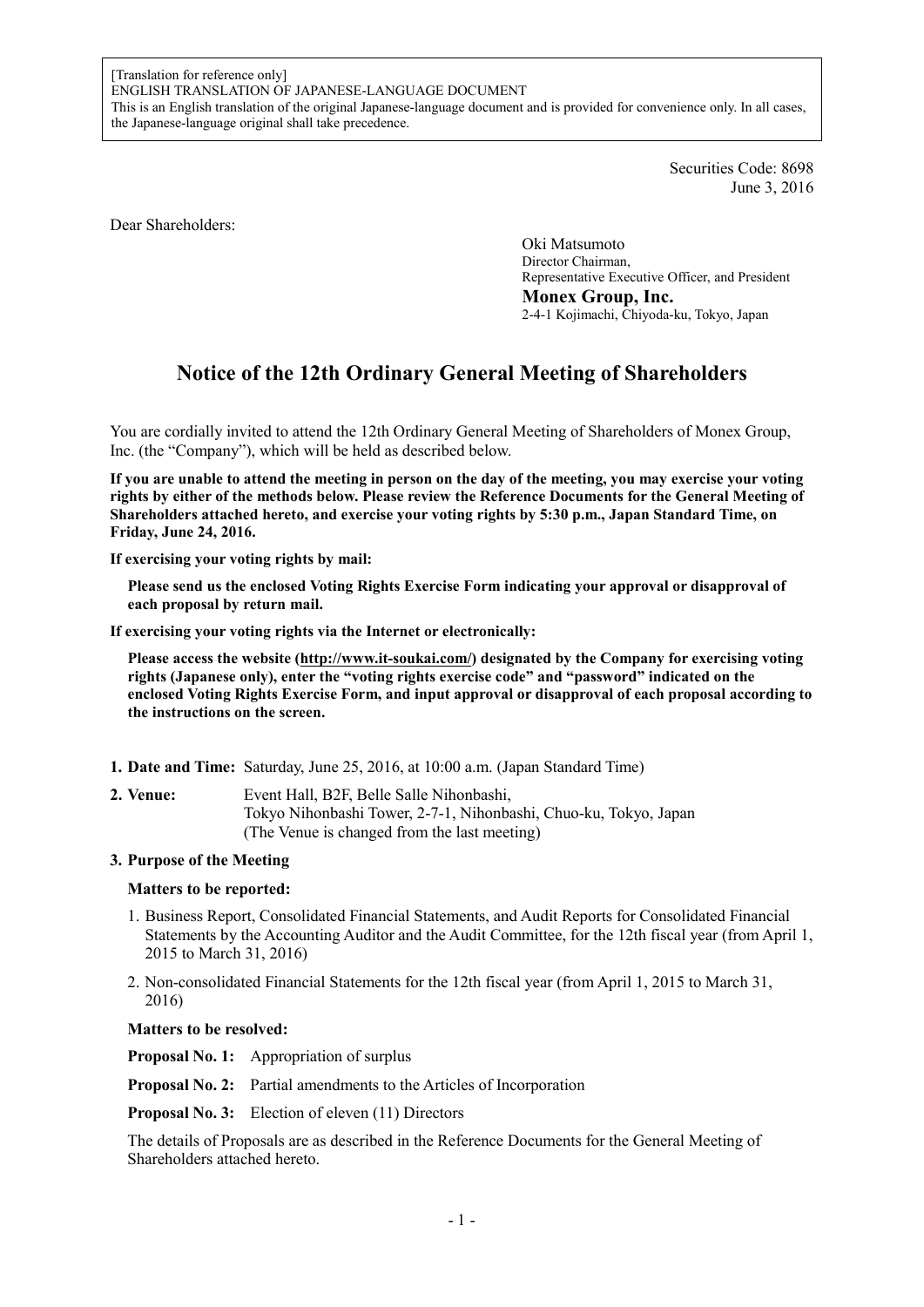#### **4. Information on Disclosure on the Internet**

- (1) Pursuant to the provisions of laws and regulations and the Articles of Incorporation of the Company, "System to ensure that the execution of duties by the Executive Officers complies with laws and regulations and the Articles of Incorporation and other system to ensure the properness of operations of the Company, and status of operation of such systems" which consists a part of Business Report, "Notes to Consolidated Financial Statements" which consists a part of Consolidated Financial Statements and "Notes to Non-consolidated Financial Statements" which consists a part of Nonconsolidated Financial Statements are posted on the website (http://www.monexgroup.jp/) of the Company and not attached to this document (Japanese only). Although they are not attached to this document, they are also included in the subjects of auditing by the Accounting Auditor and the Audit Committee.
- (2) Should any change need to be made to the Reference Documents for the General Meeting of Shareholders, Business Report or Consolidated/Non-consolidated Financial Statements, such changes shall be posted on the website (http://www.monexgroup.jp/) of the Company (Japanese only).

**When you attend the meeting in person on the day of the meeting, please submit the enclosed Voting Rights Exercise Form at the reception counter.**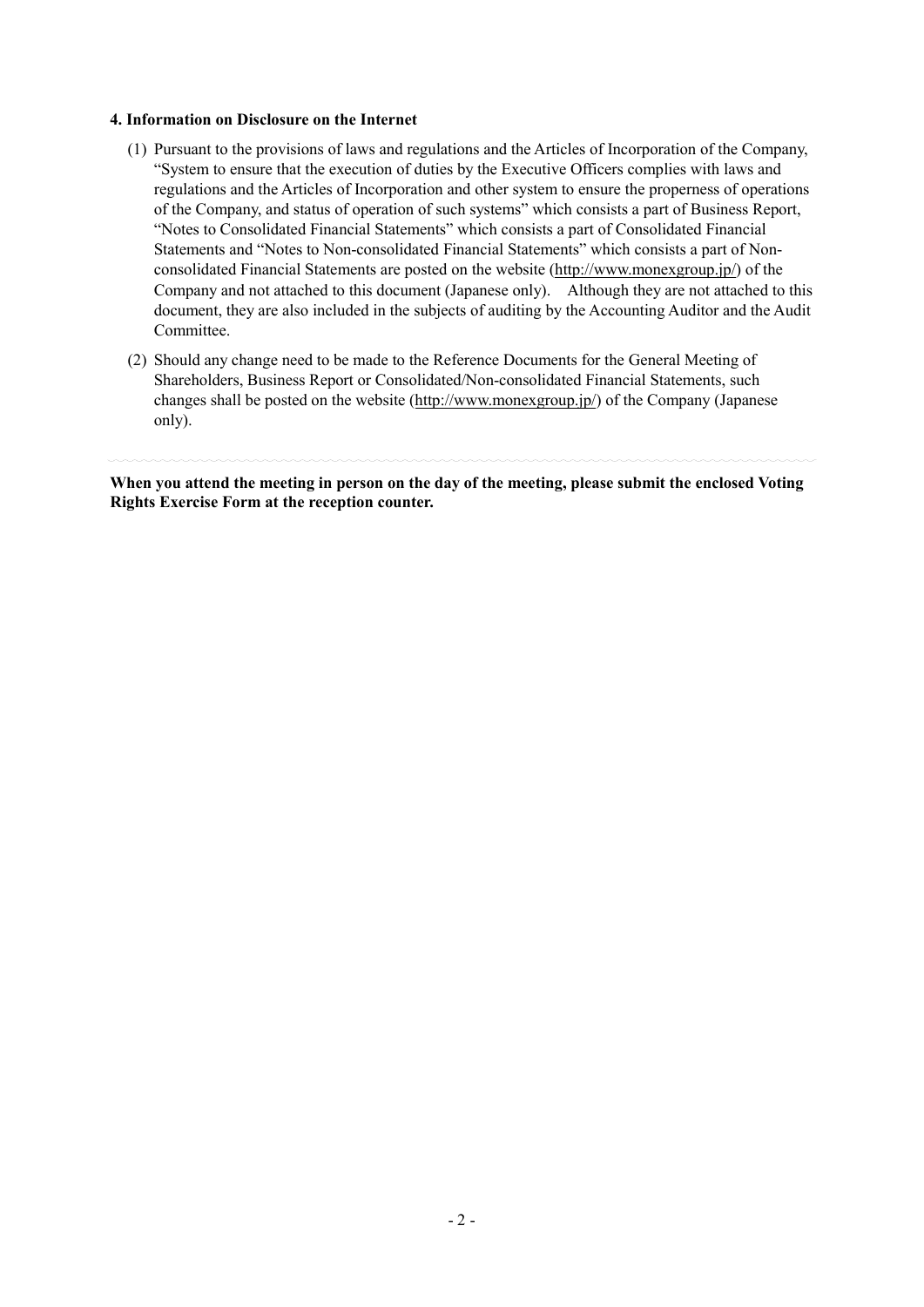## **Reference Documents for the General Meeting of Shareholders**

### **Proposal No. 1: Appropriation of surplus**

The surplus is proposed to be appropriated as follows:

Year-end dividends

Regarding the year-end dividend for the fiscal year, the Company has calculated the amount of year-end dividends based on a DOE (dividend on equity) ratio of two percent (2%) (annual basis), considering the level of total amount of profit attributable to owners of the Company for the third and fourth quarters of the fiscal year ended March 31, 2016. Therefore, the proposed dividend is as stated below.

1. Type of dividend property

Cash

2. Allotment of dividend property and its total amount

2.6 yen per share of common stock of the Company

Total amount of dividends: 738,749,180 yen

 Together with the interim dividend of 7 yen per share, the annual dividend per share for the fiscal year ended March 31, 2016 would be 9.6 yen.

3. Effective date of dividends from surplus

June 27, 2016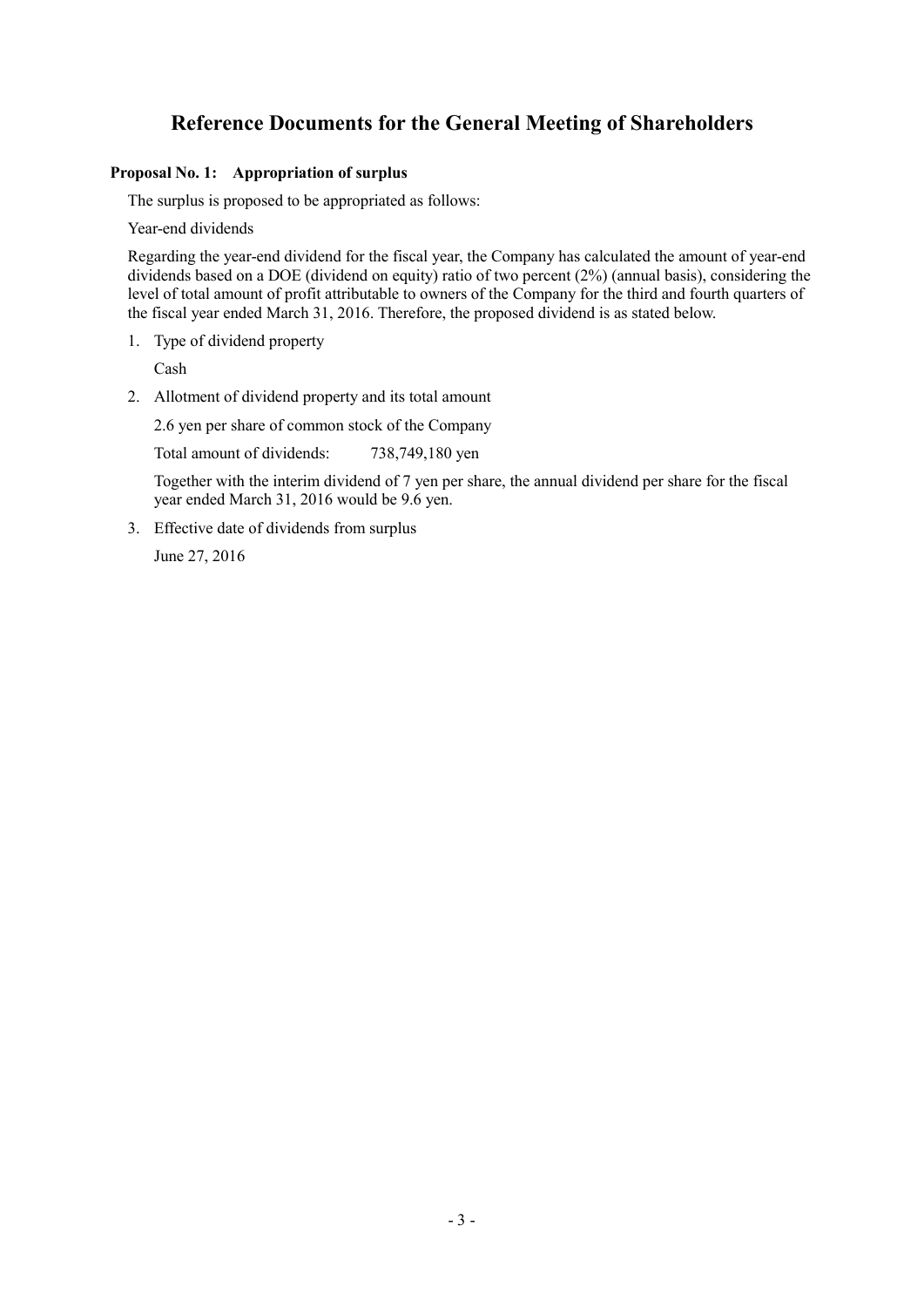### **Proposal No. 2: Partial amendments to the Articles of Incorporation**

- 1. Reasons for the proposal
- (1) Location of Head Office

With an aim to centralize offices of its group companies in Japan and to further enhance operational efficiency, the Company will relocate its head office and thus proposes to amend the location of the head office stipulated in the current Article 3 of its Articles of Incorporation from Chiyoda-ku, Tokyo to Minato-ku, Tokyo. A supplementary provision is also proposed to be added to the Articles of Incorporation of the Company to define the effective date of the head office relocation.

(2) Decision Making Organization for Dividends of Surplus, etc.

To facilitate management to implement capital policies and dividend policies, the Company intends to give to its Board of Directors, in addition to the meeting of its shareholders, the power to determine dividends of surplus and other appropriation of surplus. For this purpose, the Company proposes to add two new articles to its Articles of Incorporation; new Article 47 (Decision Making Organization for Dividends of Surplus, etc.) and new Article 48 (Record Dates for Dividends of Surplus). As these new Articles overlaps with some existing Articles of the Articles of Incorporation of the Company, the Company also proposes to delete the current Article 8 (Acquisition of Treasury Shares) and the current Article 48 (Final Dividend and Interim Dividend) from its Articles of Incorporation.

(3) Number of Executive Officers

In accordance with the "Announcement of Management Changes" made by the Company on March 7, 2016, the Company effectuated its new management team in April 2016 for the purpose to further increase its corporate value with foresight beyond our "Global Vision." With a view to finalize the new management team composition according to the plan and give further space for business growth, the Company proposes to amend the maximum number of Executive Officers stipulated in the current Article 36 of its Articles of Incorporation from ten (10) to fifteen (15).

- (4) In addition, the numbering of the Articles of Incorporation will be amended as required in conjunction with the above amendment.
- 2. Contents of the amendments

The following are the details of the amendment.

|                                                                                                                                                                                                                                        | (The underlined portions are proposed to be amended.)                                                                         |
|----------------------------------------------------------------------------------------------------------------------------------------------------------------------------------------------------------------------------------------|-------------------------------------------------------------------------------------------------------------------------------|
| Existing Articles of Incorporation                                                                                                                                                                                                     | Proposed amendments                                                                                                           |
| Article 3. (Location of Head Office)<br>The Company shall have its head office in Chiyoda-ku,<br>Tokyo.                                                                                                                                | Article 3. (Location of Head Office)<br>The Company shall have its head office in Minato-ku,<br>Tokyo.                        |
| Article 8. (Acquisition of Treasury Shares)<br>The Company may acquire its treasury shares in the<br>market by resolution of the Board of Directors pursuant to<br>the provisions of Article 165, Paragraph 2 of the<br>Companies Act. | $<$ Deleted $>$                                                                                                               |
| Article 9. to Article 35. < Omitted>                                                                                                                                                                                                   | Article 8. to Article 34. <unchanged></unchanged>                                                                             |
| Article 36. (Number of Executive Officers)<br>The Company shall have not more than ten (10) executive<br>officers.                                                                                                                     | Article 35. (Number of Executive Officers)<br>The Company shall have not more than <u>fifteen (15)</u><br>executive officers. |
| Article 37. to Article 47. < Omitted>                                                                                                                                                                                                  | Article 36. to Article 46. <unchanged></unchanged>                                                                            |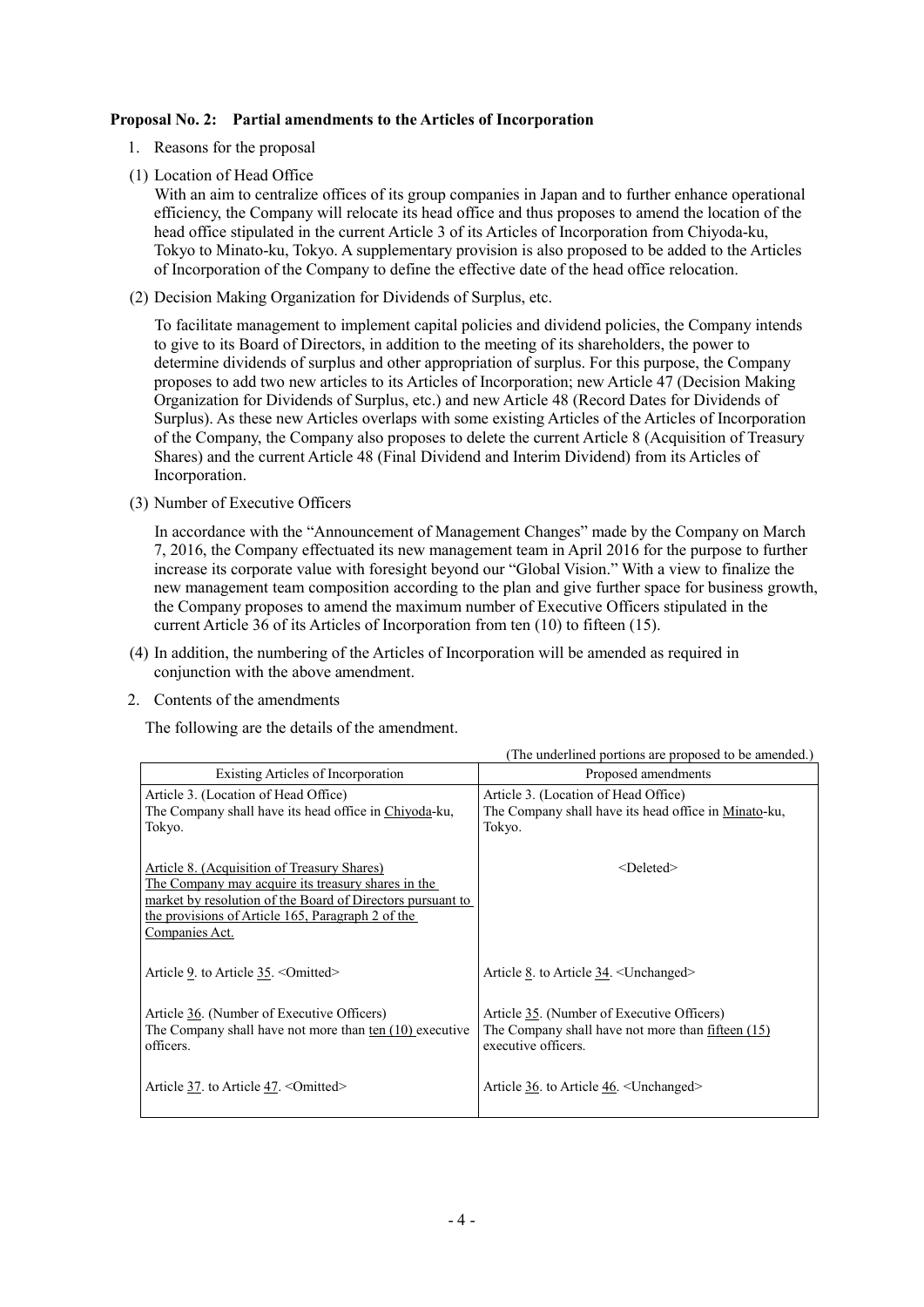| Existing Articles of Incorporation                                                                                                                                                                                                                                                                                                                                                                                                                                                                                                                                                                                                             | Proposed amendments                                                                                                                                                                                                                                                                                                                                                    |  |
|------------------------------------------------------------------------------------------------------------------------------------------------------------------------------------------------------------------------------------------------------------------------------------------------------------------------------------------------------------------------------------------------------------------------------------------------------------------------------------------------------------------------------------------------------------------------------------------------------------------------------------------------|------------------------------------------------------------------------------------------------------------------------------------------------------------------------------------------------------------------------------------------------------------------------------------------------------------------------------------------------------------------------|--|
| $<$ New $>$                                                                                                                                                                                                                                                                                                                                                                                                                                                                                                                                                                                                                                    | Article 47. (Decision Making Organization for Dividends<br>of Surplus, etc.)<br>The Company may determine matters prescribed in each<br>item of Article 459, Paragraph 1 of the Companies Act,<br>including dividends of surplus, by resolution of the Board<br>of Directors, except where otherwise prescribed by laws<br>and regulations.                            |  |
| $<$ New $>$                                                                                                                                                                                                                                                                                                                                                                                                                                                                                                                                                                                                                                    | <b>Article 48. (Record Dates for Dividends of Surplus)</b><br>1. The record date for the Company's year-end dividends<br>shall be March 31 each year.<br>2. The record date for the Company's interim dividends<br>shall be September 30 each year.                                                                                                                    |  |
| Article 48. (Final Dividend and Interim Dividend)<br>1. Pursuant to a resolution of the meeting of shareholders,<br>the Company may distribute surplus to the shareholders or<br>registered stock pledgees who are indicated or recorded in<br>the final shareholders register as of March 31st of each<br>year.<br>2. Pursuant to a resolution of the Board of Directors, the<br>Company may pay the interim dividends provided for in<br>Article 454, Paragraph 5 of the Companies Act to the<br>shareholders or registered stock pledgees indicated or<br>recorded in the final shareholders register as of September<br>30th of each year. | <deleted></deleted>                                                                                                                                                                                                                                                                                                                                                    |  |
| $<$ New $>$                                                                                                                                                                                                                                                                                                                                                                                                                                                                                                                                                                                                                                    | <b>Supplementary Provision</b><br>Article 1. The amendment to Article 3 shall become<br>effective from the head office relocation date to be<br>determined at the meeting of the Board of Directors to be<br>held on or before January 31, 2017. This Supplementary<br>Provision Article 1 shall be removed following the<br>effective date of head office relocation. |  |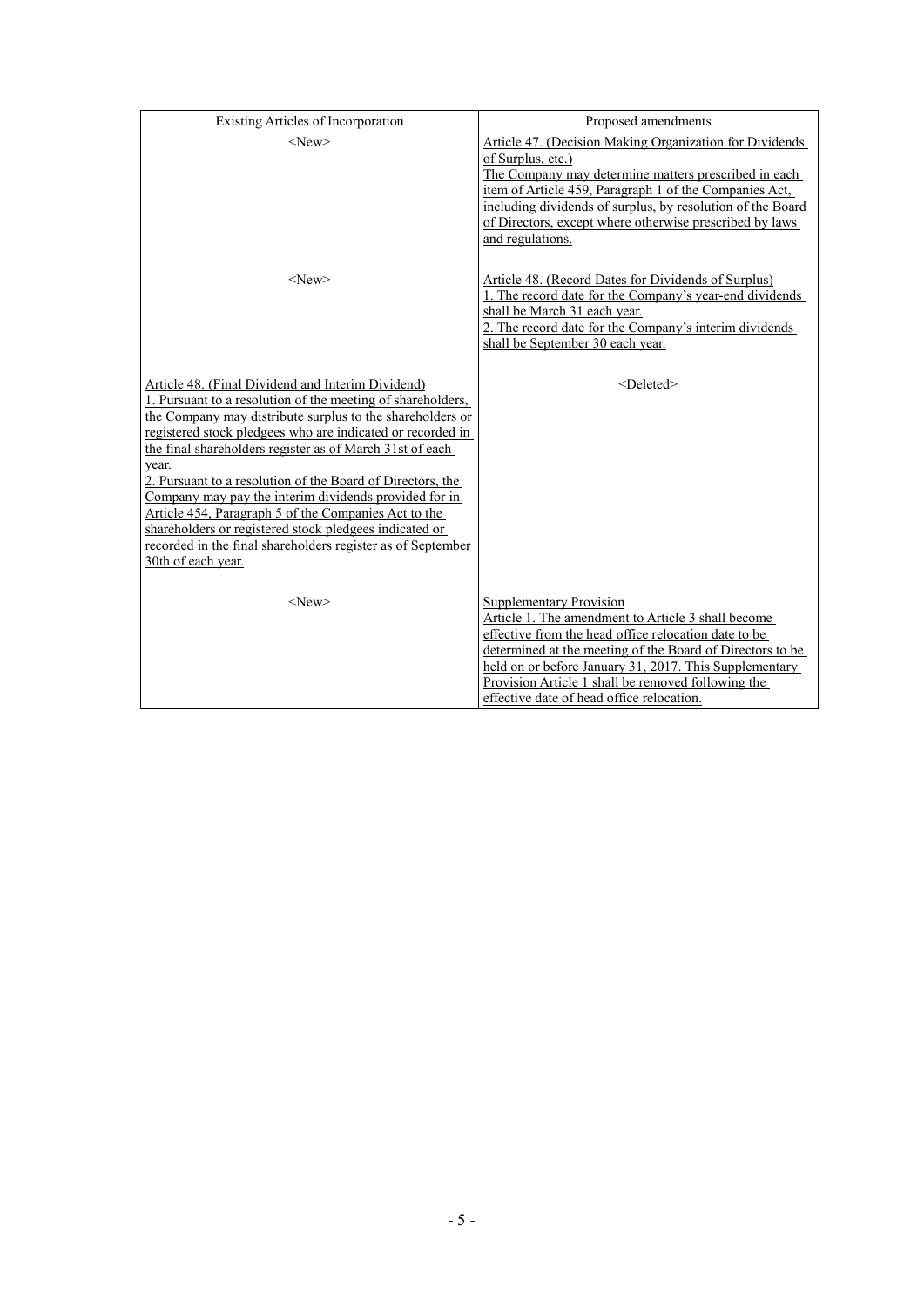## **Proposal No. 3: Election of eleven (11) Directors**

Upon the conclusion of this Ordinary General Meeting of Shareholders, the terms of office of all eleven (11) Directors will expire. Accordingly, the Company proposes to elect eleven (11) Directors including one (1) new candidate for Outside Director based on the decision at Nominating Committee.

Seven (7) out of eleven (11) candidates are candidates for Outside Directors, and three (3) candidates, Mr. Oki Matsumoto, Mr. Shoji Kuwashima and Mr. Takashi Oyagi are candidates for Directors who are scheduled to serve concurrently as Executive Officers.

The candidates for Directors are as follows:

|                                            |                                                                                                      | Oki Matsumoto (Date of birth: December 19, 1963)<br>[Re-appointment]<br>(Term of office: 11 years)                                                                                                                                                                                                                                                                                                                                                                                                                                                                                                                                                                     |  |  |  |
|--------------------------------------------|------------------------------------------------------------------------------------------------------|------------------------------------------------------------------------------------------------------------------------------------------------------------------------------------------------------------------------------------------------------------------------------------------------------------------------------------------------------------------------------------------------------------------------------------------------------------------------------------------------------------------------------------------------------------------------------------------------------------------------------------------------------------------------|--|--|--|
|                                            | 1<br>Director, Chairman of the Board, Member of the Nominating Committee, Member of the Compensation |                                                                                                                                                                                                                                                                                                                                                                                                                                                                                                                                                                                                                                                                        |  |  |  |
|                                            | Committee                                                                                            |                                                                                                                                                                                                                                                                                                                                                                                                                                                                                                                                                                                                                                                                        |  |  |  |
|                                            |                                                                                                      | Representative Executive Officer, President and Chief Executive Officer                                                                                                                                                                                                                                                                                                                                                                                                                                                                                                                                                                                                |  |  |  |
|                                            |                                                                                                      |                                                                                                                                                                                                                                                                                                                                                                                                                                                                                                                                                                                                                                                                        |  |  |  |
|                                            | <b>Career summary</b>                                                                                |                                                                                                                                                                                                                                                                                                                                                                                                                                                                                                                                                                                                                                                                        |  |  |  |
| Apr. 1987                                  |                                                                                                      | Joined Salomon Brothers Asia Limited                                                                                                                                                                                                                                                                                                                                                                                                                                                                                                                                                                                                                                   |  |  |  |
| Nov. 1994                                  | Apr. 1990                                                                                            | Joined Goldman Sachs (Japan) Ltd.                                                                                                                                                                                                                                                                                                                                                                                                                                                                                                                                                                                                                                      |  |  |  |
|                                            |                                                                                                      | General Partner, The Goldman Sachs Group, L.P.                                                                                                                                                                                                                                                                                                                                                                                                                                                                                                                                                                                                                         |  |  |  |
|                                            | Apr. 1999<br>Aug. 2004                                                                               | Representative Director, (the former) Monex, Inc.                                                                                                                                                                                                                                                                                                                                                                                                                                                                                                                                                                                                                      |  |  |  |
| May 2005                                   |                                                                                                      | Representative Director and President of the Company                                                                                                                                                                                                                                                                                                                                                                                                                                                                                                                                                                                                                   |  |  |  |
| Jun.                                       | 2008                                                                                                 | Representative Director and President, Monex Beans, Inc. (currently Monex, Inc.)                                                                                                                                                                                                                                                                                                                                                                                                                                                                                                                                                                                       |  |  |  |
| Jun.                                       | 2008                                                                                                 | Director, Tokyo Stock Exchange, Inc.<br>Director, Shinsei Bank, Limited                                                                                                                                                                                                                                                                                                                                                                                                                                                                                                                                                                                                |  |  |  |
|                                            | Jun. 2010                                                                                            | Director, Kakaku.com, Inc. (current position)                                                                                                                                                                                                                                                                                                                                                                                                                                                                                                                                                                                                                          |  |  |  |
| Jun.                                       | 2011                                                                                                 | Director and Chairman, TradeStation Group, Inc. (current position)                                                                                                                                                                                                                                                                                                                                                                                                                                                                                                                                                                                                     |  |  |  |
| Jun. 2013                                  |                                                                                                      | Director and Chairman, Representative Executive Officer, and President of the Company (current                                                                                                                                                                                                                                                                                                                                                                                                                                                                                                                                                                         |  |  |  |
|                                            |                                                                                                      | position)                                                                                                                                                                                                                                                                                                                                                                                                                                                                                                                                                                                                                                                              |  |  |  |
| Nov. 2013                                  |                                                                                                      | Director, JIN CO., LTD. (current position)                                                                                                                                                                                                                                                                                                                                                                                                                                                                                                                                                                                                                             |  |  |  |
| Nov. 2015                                  |                                                                                                      | Representative Director and Chairman, Monex, Inc. (current position)                                                                                                                                                                                                                                                                                                                                                                                                                                                                                                                                                                                                   |  |  |  |
|                                            |                                                                                                      | Important concurrent positions at other organizations                                                                                                                                                                                                                                                                                                                                                                                                                                                                                                                                                                                                                  |  |  |  |
|                                            |                                                                                                      | Representative Director and Chairman, Monex, Inc.                                                                                                                                                                                                                                                                                                                                                                                                                                                                                                                                                                                                                      |  |  |  |
|                                            |                                                                                                      | Director and Chairman, TradeStation Group, Inc.                                                                                                                                                                                                                                                                                                                                                                                                                                                                                                                                                                                                                        |  |  |  |
|                                            |                                                                                                      | Outside Director, Kakaku.com, Inc.                                                                                                                                                                                                                                                                                                                                                                                                                                                                                                                                                                                                                                     |  |  |  |
|                                            |                                                                                                      | Outside Director, JIN CO., LTD.                                                                                                                                                                                                                                                                                                                                                                                                                                                                                                                                                                                                                                        |  |  |  |
|                                            |                                                                                                      | Attendance at meetings of the Board of Directors and each committee (from April 1, 2015 to March 31, 2016)                                                                                                                                                                                                                                                                                                                                                                                                                                                                                                                                                             |  |  |  |
|                                            |                                                                                                      | Meetings of the Board of Directors:<br>11/11                                                                                                                                                                                                                                                                                                                                                                                                                                                                                                                                                                                                                           |  |  |  |
|                                            |                                                                                                      | Meetings of the Nominating Committee:<br>3/3                                                                                                                                                                                                                                                                                                                                                                                                                                                                                                                                                                                                                           |  |  |  |
|                                            |                                                                                                      | 6/6<br>Meetings of the Compensation Committee:                                                                                                                                                                                                                                                                                                                                                                                                                                                                                                                                                                                                                         |  |  |  |
| Number of shares owned<br>7,492,000 shares |                                                                                                      |                                                                                                                                                                                                                                                                                                                                                                                                                                                                                                                                                                                                                                                                        |  |  |  |
|                                            | group's business.                                                                                    | <b>Reasons for Nomination as Director</b><br>Since Mr. Matsumoto founded the former Monex, Inc. in 1999, he has been dedicated to creating and establishing a new<br>financial business model in Japan, i.e., an online brokerage business for retail investors, and has demonstrated strong<br>leadership in expanding the business of Monex Group, Inc. With his in-depth understanding of the financial services<br>industry, Mr. Matsumoto has actively supported substantive and productive discussion of the Board. As Chief Executive<br>Officer of the Company, he deploys his exceptional leadership and management skills to pursue continuous growth in the |  |  |  |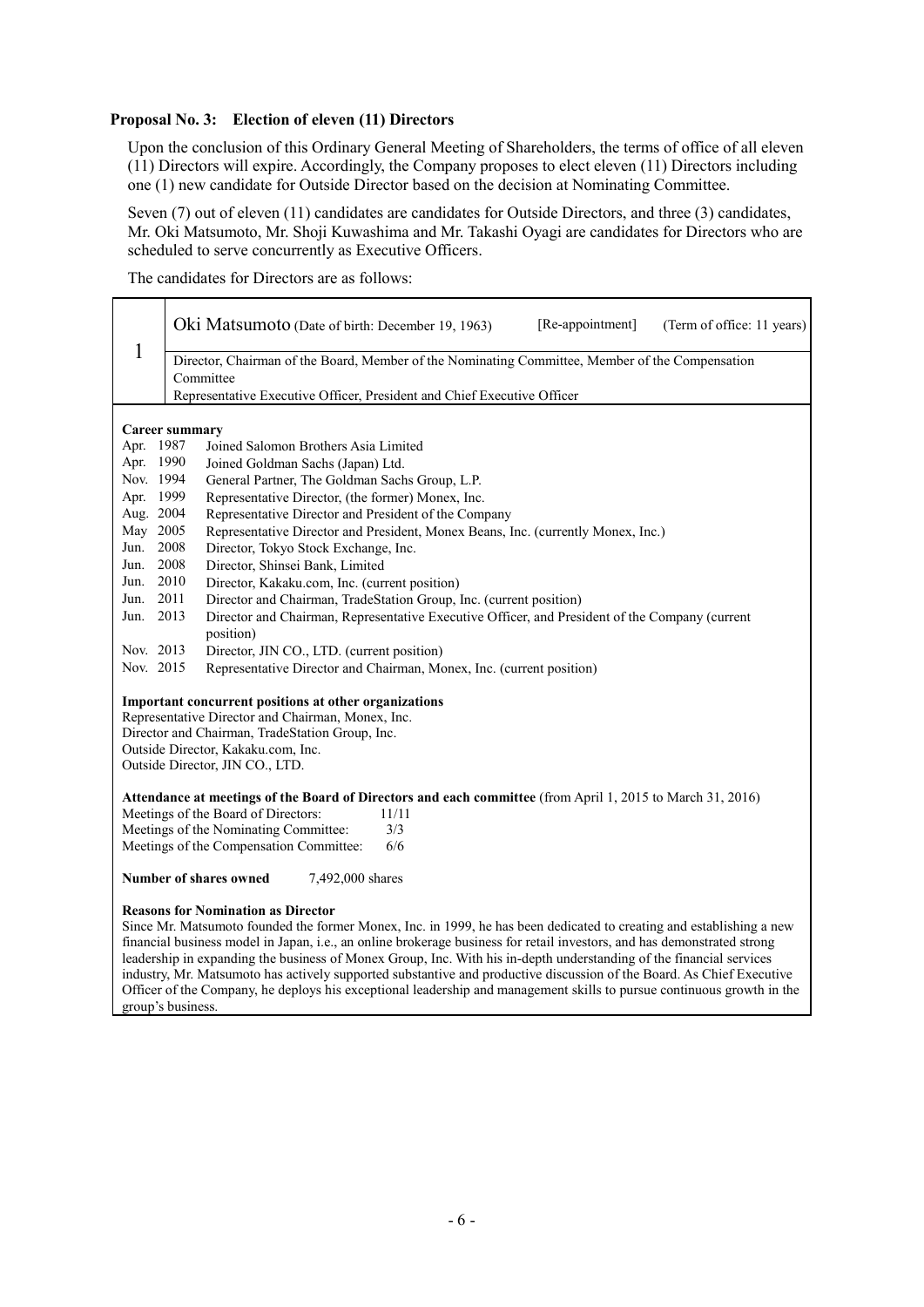| $\overline{2}$                                                                                                                                             | Shoji Kuwashima (Date of birth: January 2, 1955)<br>[Re-appointment]<br>(Term of office: 7 years)                                                                                                                                                                                                                                                                                                                                                                                                                                                                         |  |  |  |  |
|------------------------------------------------------------------------------------------------------------------------------------------------------------|---------------------------------------------------------------------------------------------------------------------------------------------------------------------------------------------------------------------------------------------------------------------------------------------------------------------------------------------------------------------------------------------------------------------------------------------------------------------------------------------------------------------------------------------------------------------------|--|--|--|--|
|                                                                                                                                                            | Director, Vice Chairman of the Board                                                                                                                                                                                                                                                                                                                                                                                                                                                                                                                                      |  |  |  |  |
|                                                                                                                                                            | Executive Officer and Chief Quality Officer                                                                                                                                                                                                                                                                                                                                                                                                                                                                                                                               |  |  |  |  |
|                                                                                                                                                            | <b>Career summary</b>                                                                                                                                                                                                                                                                                                                                                                                                                                                                                                                                                     |  |  |  |  |
| Apr.                                                                                                                                                       | 1977<br>Joined The Nikko Securities Co., Ltd.                                                                                                                                                                                                                                                                                                                                                                                                                                                                                                                             |  |  |  |  |
| May                                                                                                                                                        | 1999<br>Director, Nikko Online, Inc. (currently Monex, Inc.)                                                                                                                                                                                                                                                                                                                                                                                                                                                                                                              |  |  |  |  |
| Oct.                                                                                                                                                       | 2001<br>Director, Nikko Cordial Corporation (currently Citigroup Japan Holdings Corp.)                                                                                                                                                                                                                                                                                                                                                                                                                                                                                    |  |  |  |  |
| Jan.                                                                                                                                                       | Director and Chairman, Nikko Systems Solutions, Ltd.<br>2006                                                                                                                                                                                                                                                                                                                                                                                                                                                                                                              |  |  |  |  |
| Jun.                                                                                                                                                       | 2006<br>Director of the Company                                                                                                                                                                                                                                                                                                                                                                                                                                                                                                                                           |  |  |  |  |
| Dec.                                                                                                                                                       | 2006<br>Director, Representative Executive Officer, and President, Nikko Cordial Corporation (currently Citigroup)                                                                                                                                                                                                                                                                                                                                                                                                                                                        |  |  |  |  |
|                                                                                                                                                            | Japan Holdings Corp.)                                                                                                                                                                                                                                                                                                                                                                                                                                                                                                                                                     |  |  |  |  |
| Jan.                                                                                                                                                       | Director and Vice Chairman, Nikko Cordial Corporation (currently Citigroup Japan Holdings Corp.)<br>2008                                                                                                                                                                                                                                                                                                                                                                                                                                                                  |  |  |  |  |
| Apr.                                                                                                                                                       | 2009<br>Director, Monex, Inc. (current position)                                                                                                                                                                                                                                                                                                                                                                                                                                                                                                                          |  |  |  |  |
| Jun.                                                                                                                                                       | 2009<br>Director of the Company                                                                                                                                                                                                                                                                                                                                                                                                                                                                                                                                           |  |  |  |  |
| Feb.                                                                                                                                                       | Director and Vice Chairman of the Company<br>2011                                                                                                                                                                                                                                                                                                                                                                                                                                                                                                                         |  |  |  |  |
| Oct.                                                                                                                                                       | 2012<br>Director, ASTMAX Co., Ltd.                                                                                                                                                                                                                                                                                                                                                                                                                                                                                                                                        |  |  |  |  |
| Jun.                                                                                                                                                       | 2013<br>Director, Vice Chairman, and Executive Officer of the Company (current position)                                                                                                                                                                                                                                                                                                                                                                                                                                                                                  |  |  |  |  |
|                                                                                                                                                            | Important concurrent positions at other organizations                                                                                                                                                                                                                                                                                                                                                                                                                                                                                                                     |  |  |  |  |
|                                                                                                                                                            | Director, Monex, Inc.                                                                                                                                                                                                                                                                                                                                                                                                                                                                                                                                                     |  |  |  |  |
| Attendance at meetings of the Board of Directors and each committee (from April 1, 2015 to March 31, 2016)<br>Meetings of the Board of Directors:<br>11/11 |                                                                                                                                                                                                                                                                                                                                                                                                                                                                                                                                                                           |  |  |  |  |
| Number of shares owned<br>154,700 shares                                                                                                                   |                                                                                                                                                                                                                                                                                                                                                                                                                                                                                                                                                                           |  |  |  |  |
|                                                                                                                                                            | <b>Reasons for Nomination as Director</b><br>Mr. Kuwashima has long experience in the Japanese brokerage business and has in-depth knowledge in information<br>technology. He proactively participates in Board discussions with a well-balanced perspective based on his vast<br>experience in management. Mr. Kuwashima also serves as an Executive Officer of the Company and takes a role in<br>achieving the key goal of the Company's mid- to long-term business plan, "Global Vision," which is to replace existing<br>IT systems with systems developed in-house. |  |  |  |  |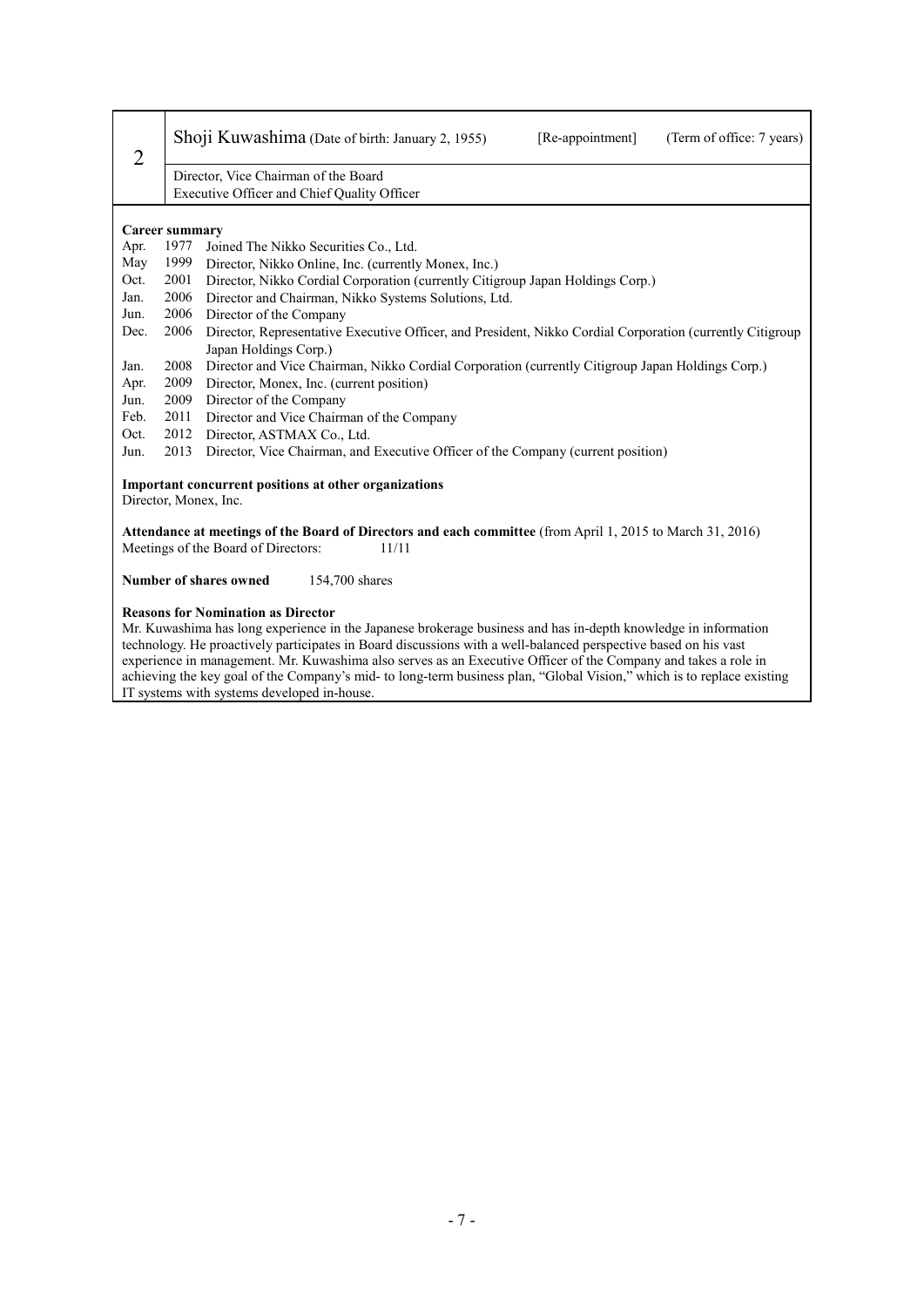| 3    | Takashi Oyagi (Date of birth: March 17, 1969)<br>[Re-appointment]<br>(Term of office: 5 years)                                                 |  |  |  |  |
|------|------------------------------------------------------------------------------------------------------------------------------------------------|--|--|--|--|
|      | Director                                                                                                                                       |  |  |  |  |
|      | Executive Officer and Chief Strategic Officer                                                                                                  |  |  |  |  |
|      |                                                                                                                                                |  |  |  |  |
|      | Career summary                                                                                                                                 |  |  |  |  |
| Apr. | 1991<br>Joined Bank of Japan                                                                                                                   |  |  |  |  |
| Jan. | 1998<br>Joined Goldman Sachs (Japan) Ltd.                                                                                                      |  |  |  |  |
| Apr. | 1999<br>Joined (the former) Monex, Inc.                                                                                                        |  |  |  |  |
| May  | 2004<br>Joined Deutsche Bank Securities, Inc.                                                                                                  |  |  |  |  |
| Aug. | 2007<br>CEO and President, MBH America, Inc.                                                                                                   |  |  |  |  |
| Jul. | 2009<br>Executive Director of the Company                                                                                                      |  |  |  |  |
| Jun. | 2011<br>Director, TradeStation Group, Inc. (current position)                                                                                  |  |  |  |  |
| Jun. | 2011<br>Director of the Company                                                                                                                |  |  |  |  |
| Jun. | 2013<br>Director and Executive Officer of the Company (current position)                                                                       |  |  |  |  |
|      | Important concurrent positions at other organizations                                                                                          |  |  |  |  |
|      | Director, TradeStation Group, Inc.                                                                                                             |  |  |  |  |
|      | Attendance at meetings of the Board of Directors and each committee (from April 1, 2015 to March 31, 2016)                                     |  |  |  |  |
|      | Meetings of the Board of Directors:<br>11/11                                                                                                   |  |  |  |  |
|      | Number of shares owned<br>510,600 shares                                                                                                       |  |  |  |  |
|      | <b>Reasons for Nomination as Director</b>                                                                                                      |  |  |  |  |
|      | Mr. Oyagi is a founding member of (the former) Monex, Inc., which was established in April 1999. With his long                                 |  |  |  |  |
|      | experience in financial services in Japan and the U.S., Mr. Oyagi has, while fulfilling his responsibilities as a Director,                    |  |  |  |  |
|      | assumed the role of planning and executing strategies to create new enterprise value to the Company as its Executive                           |  |  |  |  |
|      | Director. Mr. Oyagi actively participates in Board discussions, providing his views reflecting the latest trends in the<br>financial industry. |  |  |  |  |
|      |                                                                                                                                                |  |  |  |  |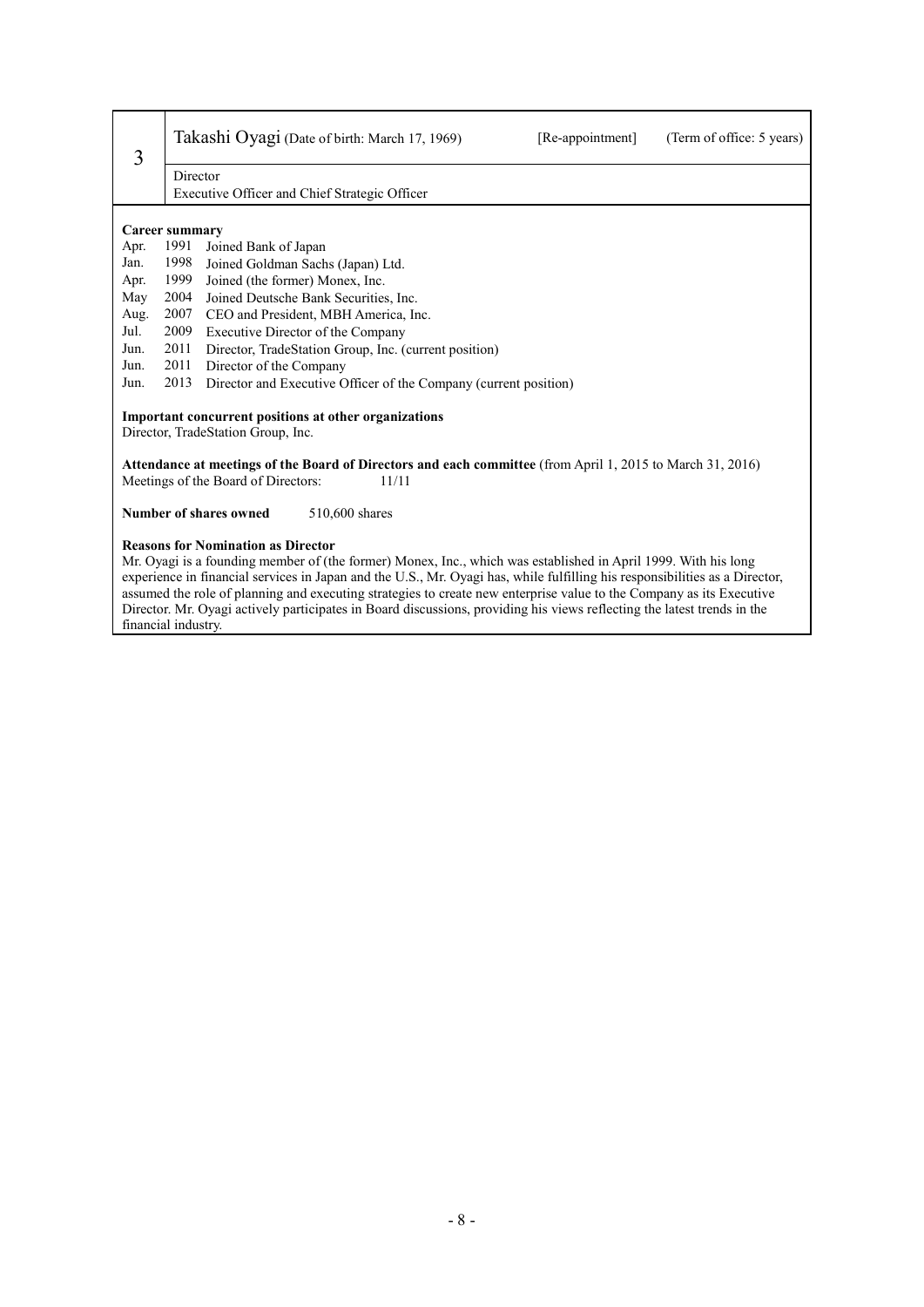| $\overline{4}$                                                                                                                                                                                  |      | Masakazu Sasaki (Date of birth: September 26, 1963)                                                                                                                                                                                                                                                                                                                                                                                                                                                                             | [Non-executive]<br>[Re-appointment] | (Term of office: 6 years) |
|-------------------------------------------------------------------------------------------------------------------------------------------------------------------------------------------------|------|---------------------------------------------------------------------------------------------------------------------------------------------------------------------------------------------------------------------------------------------------------------------------------------------------------------------------------------------------------------------------------------------------------------------------------------------------------------------------------------------------------------------------------|-------------------------------------|---------------------------|
|                                                                                                                                                                                                 |      | Director, Member of the Audit Committee                                                                                                                                                                                                                                                                                                                                                                                                                                                                                         |                                     |                           |
| Career summary                                                                                                                                                                                  |      |                                                                                                                                                                                                                                                                                                                                                                                                                                                                                                                                 |                                     |                           |
| Oct.                                                                                                                                                                                            | 1989 | Joined Asahi Shinwa & Co. (currently KPMG AZSA LLC)                                                                                                                                                                                                                                                                                                                                                                                                                                                                             |                                     |                           |
| Aug.                                                                                                                                                                                            | 1997 | Established Sasaki C.P.A. Office                                                                                                                                                                                                                                                                                                                                                                                                                                                                                                |                                     |                           |
| Apr.                                                                                                                                                                                            | 1999 | Corporate Auditor, (the former) Monex, Inc.                                                                                                                                                                                                                                                                                                                                                                                                                                                                                     |                                     |                           |
| Jun.                                                                                                                                                                                            | 2003 | Director, (the former) Monex, Inc.                                                                                                                                                                                                                                                                                                                                                                                                                                                                                              |                                     |                           |
| Aug.                                                                                                                                                                                            | 2004 | Director of the Company                                                                                                                                                                                                                                                                                                                                                                                                                                                                                                         |                                     |                           |
| Jun.                                                                                                                                                                                            | 2005 | Corporate Auditor of the Company                                                                                                                                                                                                                                                                                                                                                                                                                                                                                                |                                     |                           |
| Jun.                                                                                                                                                                                            | 2007 | Director of the Company                                                                                                                                                                                                                                                                                                                                                                                                                                                                                                         |                                     |                           |
| Jun.                                                                                                                                                                                            | 2009 | Corporate Auditor, Monex, Inc. (current position)                                                                                                                                                                                                                                                                                                                                                                                                                                                                               |                                     |                           |
| Jun.                                                                                                                                                                                            | 2009 | Corporate Auditor of the Company                                                                                                                                                                                                                                                                                                                                                                                                                                                                                                |                                     |                           |
| Jun.                                                                                                                                                                                            | 2013 | Director of the Company (current position)                                                                                                                                                                                                                                                                                                                                                                                                                                                                                      |                                     |                           |
| Jun.                                                                                                                                                                                            | 2015 | Inspector, Johoku Shinkin Bank (current position)                                                                                                                                                                                                                                                                                                                                                                                                                                                                               |                                     |                           |
| Important concurrent positions at other organizations<br>Certified Public Accountant, Sasaki C.P.A. Office<br>Corporate Auditor, Monex, Inc.<br>Inspector (non-membership), Johoku Shinkin Bank |      |                                                                                                                                                                                                                                                                                                                                                                                                                                                                                                                                 |                                     |                           |
|                                                                                                                                                                                                 |      | Attendance at meetings of the Board of Directors and each committee (from April 1, 2015 to March 31, 2016)                                                                                                                                                                                                                                                                                                                                                                                                                      |                                     |                           |
|                                                                                                                                                                                                 |      | Meetings of the Board of Directors:<br>11/11                                                                                                                                                                                                                                                                                                                                                                                                                                                                                    |                                     |                           |
|                                                                                                                                                                                                 |      | Meetings of the Audit Committee:<br>11/11                                                                                                                                                                                                                                                                                                                                                                                                                                                                                       |                                     |                           |
| Number of shares owned<br>64,000 shares                                                                                                                                                         |      |                                                                                                                                                                                                                                                                                                                                                                                                                                                                                                                                 |                                     |                           |
|                                                                                                                                                                                                 |      | <b>Reasons for Nomination as Director</b><br>Mr. Sasaki is a certified public accountant in Japan who has experience in conducting external accounting audits of<br>financial institutions. He has long overseen the management of the Company and its group companies by serving mainly<br>as "Kansayaku," a member of the Audit & Supervisory Board defined under the Companies Act in Japan, and as a<br>member of the Audit Committee, Since he was elected as a Director of the Company in June 2013. Mr. Sasaki has taken |                                     |                           |

member of the Audit Committee. Since he was elected as a Director of the Company in June 2013, Mr. Sasaki has taken responsibility for auditing the Company's management system as a member of the Audit Committee. He also contributes to the Board by proactively providing his views based on his expertise as a Certified Public Accountant.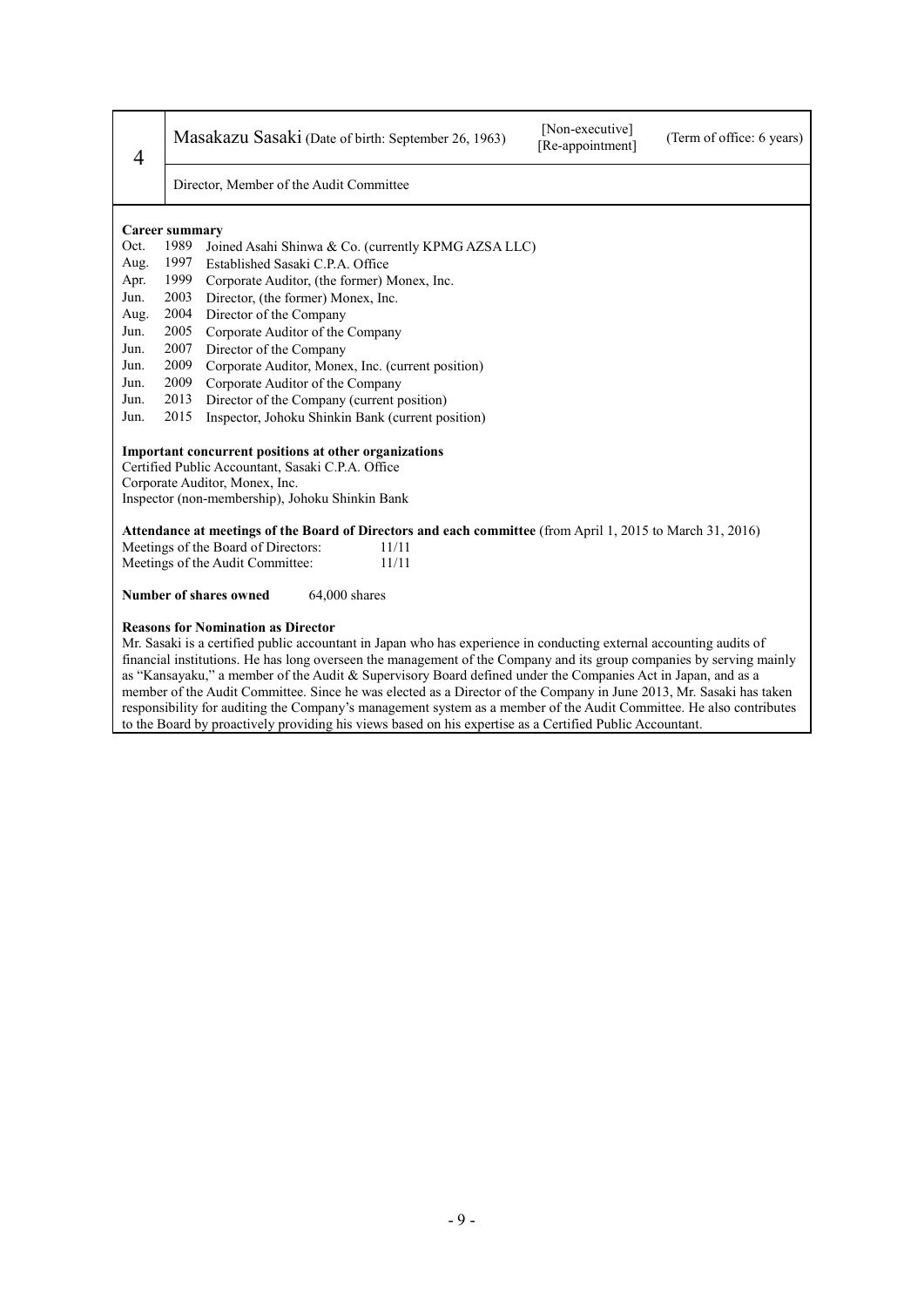| 5                                                                                                                                | Jun Makihara (Date of birth: January 15, 1958)                                                                                         |       | [Outside]<br>[Independent]<br>[Re-appointment] | (Term of office: 10 years) |  |  |
|----------------------------------------------------------------------------------------------------------------------------------|----------------------------------------------------------------------------------------------------------------------------------------|-------|------------------------------------------------|----------------------------|--|--|
| Outside Director, Member of the Nominating Committee, Member (Chair) of the Compensation Committee,<br>Lead Independent Director |                                                                                                                                        |       |                                                |                            |  |  |
|                                                                                                                                  |                                                                                                                                        |       |                                                |                            |  |  |
|                                                                                                                                  | Career summary                                                                                                                         |       |                                                |                            |  |  |
| Sep.                                                                                                                             | 1981<br>Joined Goldman, Sachs & Co.                                                                                                    |       |                                                |                            |  |  |
| Dec.                                                                                                                             | 1992<br>General Partner, Goldman, Sachs & Co.                                                                                          |       |                                                |                            |  |  |
| Jul.                                                                                                                             | 2000<br>Chairman, Neoteny Co., Ltd.                                                                                                    |       |                                                |                            |  |  |
| Mar.                                                                                                                             | 2005<br>Director, RHJ International SA                                                                                                 |       |                                                |                            |  |  |
| Jun.                                                                                                                             | 2006<br>Director of the Company (current position)                                                                                     |       |                                                |                            |  |  |
| Jun.                                                                                                                             | 2011<br>Director, TradeStation Group, Inc. (current position)                                                                          |       |                                                |                            |  |  |
| Jun.                                                                                                                             | 2011<br>Director, Shinsei Bank, Limited (current position)                                                                             |       |                                                |                            |  |  |
| Sep.                                                                                                                             | 2014<br>Director, Philip Morris International Inc. (current position)                                                                  |       |                                                |                            |  |  |
|                                                                                                                                  | Important concurrent positions at other organizations<br>Director, TradeStation Group, Inc.<br>Outside Director, Shinsei Bank, Limited |       |                                                |                            |  |  |
|                                                                                                                                  | Outside Director, Philip Morris International Inc.                                                                                     |       |                                                |                            |  |  |
|                                                                                                                                  |                                                                                                                                        |       |                                                |                            |  |  |
|                                                                                                                                  | Attendance at meetings of the Board of Directors and each committee (from April 1, 2015 to March 31, 2016)                             |       |                                                |                            |  |  |
|                                                                                                                                  | Meetings of the Board of Directors:                                                                                                    | 11/11 |                                                |                            |  |  |
|                                                                                                                                  | Meetings of the Nominating Committee:                                                                                                  | 3/3   |                                                |                            |  |  |
|                                                                                                                                  | Meetings of the Compensation Committee:                                                                                                | 6/6   |                                                |                            |  |  |
|                                                                                                                                  | Number of shares owned<br>20,000 shares                                                                                                |       |                                                |                            |  |  |
|                                                                                                                                  | <b>Reasons for Nomination as Outside Director</b>                                                                                      |       |                                                |                            |  |  |
|                                                                                                                                  | Mr. Makihara's years of experience in investment banking and in the incubation of Internet business start-ups in Japan                 |       |                                                |                            |  |  |
|                                                                                                                                  | and the U.S. provides him with strong expertise in and profound understanding of the financial services industry as well               |       |                                                |                            |  |  |
|                                                                                                                                  | as Internet-related businesses. He has actively participated in Board discussions since he was elected as a Director of the            |       |                                                |                            |  |  |
|                                                                                                                                  | Company in June 2006 and has contributed to the Board both growth-oriented and risk-averse perspectives while also                     |       |                                                |                            |  |  |
|                                                                                                                                  | taking transitions in the Company's business into consideration.                                                                       |       |                                                |                            |  |  |

After he was designated as the Lead Independent Director in April 2015, Mr. Makihara also ensured that views of the Outside Directors were fully communicated to management, greatly enhancing the effectiveness of the Board's function.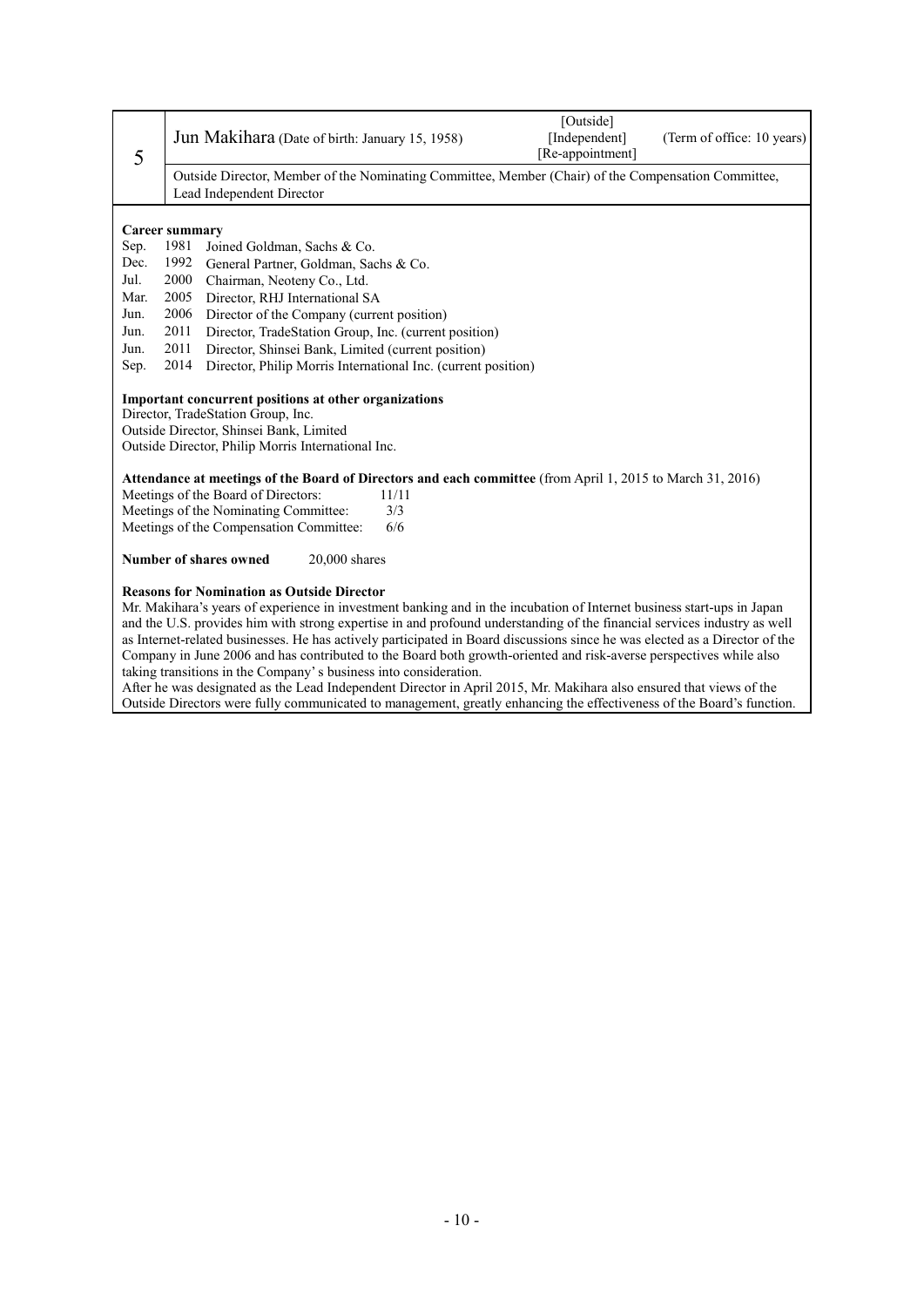| 6                                                                                                                                                                                                                                                                                                                                                                                                                          | [Outside]<br>Kaoru Hayashi (Date of birth: December 26, 1959)<br>[Independent]<br>(Term of office: 4 years)<br>[Re-appointment]                                                                                        |  |  |  |  |
|----------------------------------------------------------------------------------------------------------------------------------------------------------------------------------------------------------------------------------------------------------------------------------------------------------------------------------------------------------------------------------------------------------------------------|------------------------------------------------------------------------------------------------------------------------------------------------------------------------------------------------------------------------|--|--|--|--|
|                                                                                                                                                                                                                                                                                                                                                                                                                            | Outside Director, Member of the Nominating Committee                                                                                                                                                                   |  |  |  |  |
| Aug.                                                                                                                                                                                                                                                                                                                                                                                                                       | <b>Career summary</b><br>1995<br>Representative Director and President, Digital Garage, Inc.                                                                                                                           |  |  |  |  |
| Jul.                                                                                                                                                                                                                                                                                                                                                                                                                       | 2002<br>Representative Chairman of the Board, Kakaku.com, Inc.                                                                                                                                                         |  |  |  |  |
| Jun.                                                                                                                                                                                                                                                                                                                                                                                                                       | 2003<br>Chairman of the Board, Kakaku.com, Inc. (current position)                                                                                                                                                     |  |  |  |  |
| Nov.                                                                                                                                                                                                                                                                                                                                                                                                                       | 2004<br>Representative Director, President and Group CEO, Digital Garage, Inc. (current position)                                                                                                                      |  |  |  |  |
| Aug.<br>Jun.                                                                                                                                                                                                                                                                                                                                                                                                               | 2006<br>Representative Director and President, CGM Marketing, Inc. (currently BI Garage, Inc.) (current position)<br>2009<br>Representative Director and Chairman of the Board, DG Incubation, Inc. (current position) |  |  |  |  |
| May                                                                                                                                                                                                                                                                                                                                                                                                                        | 2011<br>Director, MEDIA DO Co., Ltd.                                                                                                                                                                                   |  |  |  |  |
| Jun.                                                                                                                                                                                                                                                                                                                                                                                                                       | 2012<br>Director of the Company (current position)                                                                                                                                                                     |  |  |  |  |
| Apr.                                                                                                                                                                                                                                                                                                                                                                                                                       | 2013<br>Representative Director and Chairman, Open Network Lab, Inc. (current position)                                                                                                                                |  |  |  |  |
| Important concurrent positions at other organizations<br>Representative Director, President and Group CEO, Digital Garage, Inc.<br>Chairman of the Board, Kakaku.com, Inc.<br>Representative Director and President, BI. Garage, Inc.<br>Representative Director and Chairman of the Board, DG Incubation, Inc.<br>Representative Director and Chairman, Open Network Lab, Inc.                                            |                                                                                                                                                                                                                        |  |  |  |  |
|                                                                                                                                                                                                                                                                                                                                                                                                                            | Attendance at meetings of the Board of Directors and each committee (from April 1, 2015 to March 31, 2016)                                                                                                             |  |  |  |  |
|                                                                                                                                                                                                                                                                                                                                                                                                                            | Meetings of the Board of Directors:<br>11/11<br>Meetings of the Nominating Committee:<br>3/3                                                                                                                           |  |  |  |  |
|                                                                                                                                                                                                                                                                                                                                                                                                                            |                                                                                                                                                                                                                        |  |  |  |  |
| Number of shares owned<br>$20,000$ shares                                                                                                                                                                                                                                                                                                                                                                                  |                                                                                                                                                                                                                        |  |  |  |  |
| <b>Reasons for Nomination as Outside Director</b><br>Mr. Hayashi is a true visionary who was aware of the growth potential of a new industry – Internet services for<br>individuals in Japan - from its very early stage. Drawing on his long career in Internet-related businesses, Mr. Hayashi<br>has been aggressively providing his insights to the Board since he assumed office as a Director of the Company in 2012 |                                                                                                                                                                                                                        |  |  |  |  |

based on his in-depth knowledge of the Internet business environment, including trends in information technology.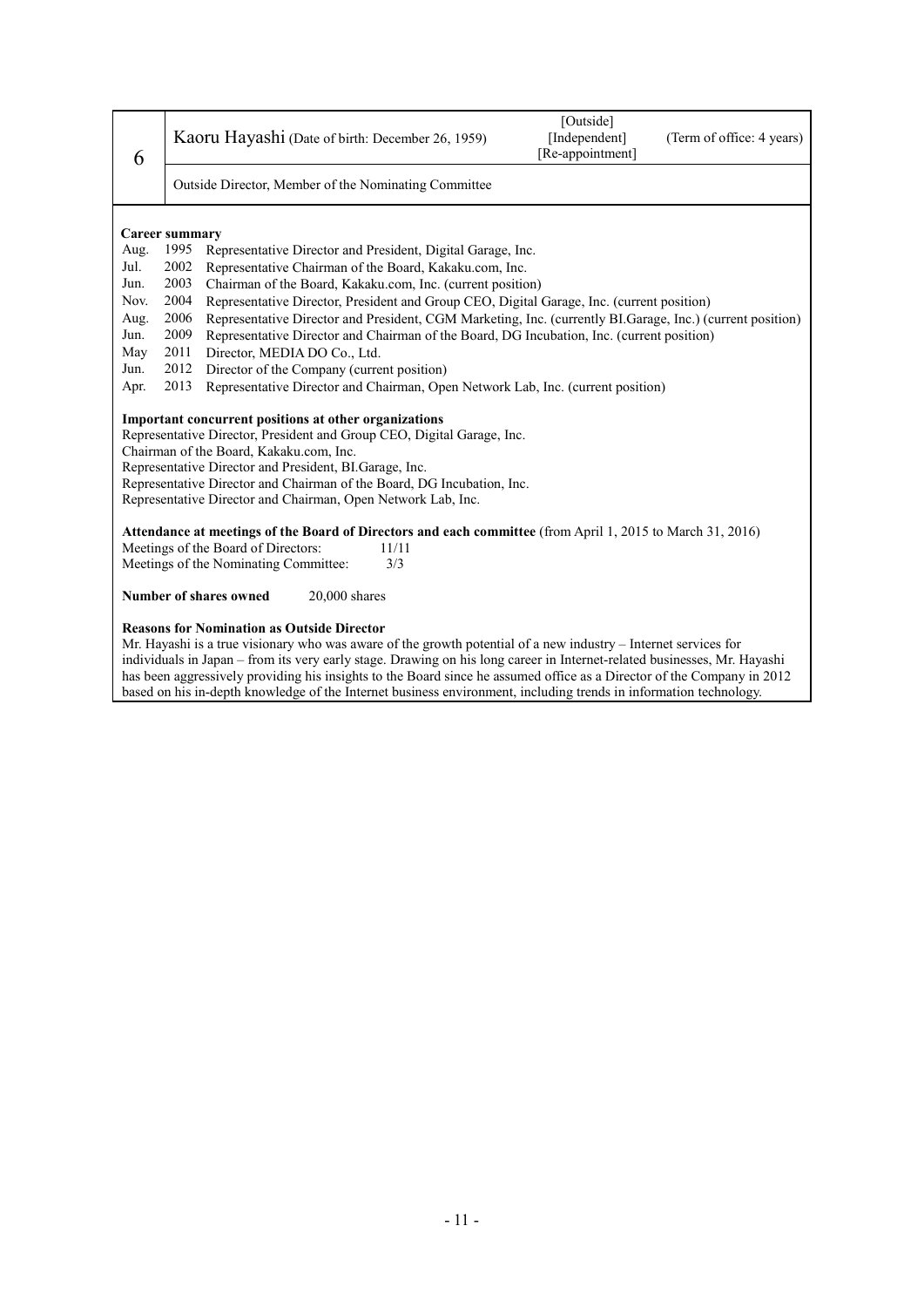| 7                                                                                                             |                                                                                                                  | Nobuyuki Idei (Date of birth: November 22, 1937)                                                             | [Outside]<br>[Independent]<br>[Re-appointment] | (Term of office: 3 years) |  |  |
|---------------------------------------------------------------------------------------------------------------|------------------------------------------------------------------------------------------------------------------|--------------------------------------------------------------------------------------------------------------|------------------------------------------------|---------------------------|--|--|
|                                                                                                               | Outside Director, Member (Chair) of the Nominating Committee, Member of the Compensation Committee               |                                                                                                              |                                                |                           |  |  |
|                                                                                                               | <b>Career summary</b>                                                                                            |                                                                                                              |                                                |                           |  |  |
| Apr.                                                                                                          | 1960                                                                                                             | Joined Sony Corporation                                                                                      |                                                |                           |  |  |
| Apr.                                                                                                          | 1995                                                                                                             | President and Representative Director, Sony Corporation                                                      |                                                |                           |  |  |
| Jun.                                                                                                          | 2000                                                                                                             | Chairman and Representative Director, Sony Corporation                                                       |                                                |                           |  |  |
| Jun.                                                                                                          | 2003                                                                                                             | Chairman and Representative Executive Officer, Sony Corporation                                              |                                                |                           |  |  |
| Feb.                                                                                                          | 2006                                                                                                             | Director, Accenture plc                                                                                      |                                                |                           |  |  |
| Apr.                                                                                                          | 2006                                                                                                             | Representative Director, Quantum Leaps Corporation (current position)                                        |                                                |                           |  |  |
| Jun.                                                                                                          | 2006                                                                                                             | Chairman of the Advisory Board of the Company                                                                |                                                |                           |  |  |
| Jun.                                                                                                          | 2007                                                                                                             | Director, Baidu, Inc.                                                                                        |                                                |                           |  |  |
| Jul.                                                                                                          | 2007<br>Director, FreeBit Co., Ltd. (current position)                                                           |                                                                                                              |                                                |                           |  |  |
| Sep.                                                                                                          | 2011<br>Director, Lenovo Group Limited (current position)                                                        |                                                                                                              |                                                |                           |  |  |
| Jun.                                                                                                          | 2013<br>Director of the Company (current position)                                                               |                                                                                                              |                                                |                           |  |  |
|                                                                                                               |                                                                                                                  | Important concurrent positions at other organizations                                                        |                                                |                           |  |  |
|                                                                                                               |                                                                                                                  | Founder and CEO, Quantum Leaps Corporation                                                                   |                                                |                           |  |  |
|                                                                                                               |                                                                                                                  | Outside Director, FreeBit Co., Ltd.                                                                          |                                                |                           |  |  |
|                                                                                                               |                                                                                                                  | Outside Director, Lenovo Group Limited                                                                       |                                                |                           |  |  |
|                                                                                                               |                                                                                                                  | Attendance at meetings of the Board of Directors and each committee (from April 1, 2015 to March 31, 2016)   |                                                |                           |  |  |
|                                                                                                               |                                                                                                                  | Meetings of the Board of Directors:<br>11/11                                                                 |                                                |                           |  |  |
|                                                                                                               |                                                                                                                  | Meetings of the Nominating Committee:<br>3/3                                                                 |                                                |                           |  |  |
|                                                                                                               |                                                                                                                  | Meetings of the Compensation Committee:<br>6/6                                                               |                                                |                           |  |  |
|                                                                                                               |                                                                                                                  |                                                                                                              |                                                |                           |  |  |
|                                                                                                               | <b>Number of shares owned</b><br>90,000 shares                                                                   |                                                                                                              |                                                |                           |  |  |
|                                                                                                               |                                                                                                                  | <b>Reasons for Nomination as Outside Director</b>                                                            |                                                |                           |  |  |
|                                                                                                               | Mr. Idei has extensive management experience in global companies and is aggressively engaged in nurturing next-  |                                                                                                              |                                                |                           |  |  |
|                                                                                                               | generation businesses and leaders, drawing on his extensive connections around the world as well as his in-depth |                                                                                                              |                                                |                           |  |  |
| knowledge of online businesses. Since his appointment as a Director of the Company in June 2013, Mr. Idei has |                                                                                                                  |                                                                                                              |                                                |                           |  |  |
|                                                                                                               |                                                                                                                  | contributed to the Board by actively expressing his perspective derived from broad knowledge and experience. |                                                |                           |  |  |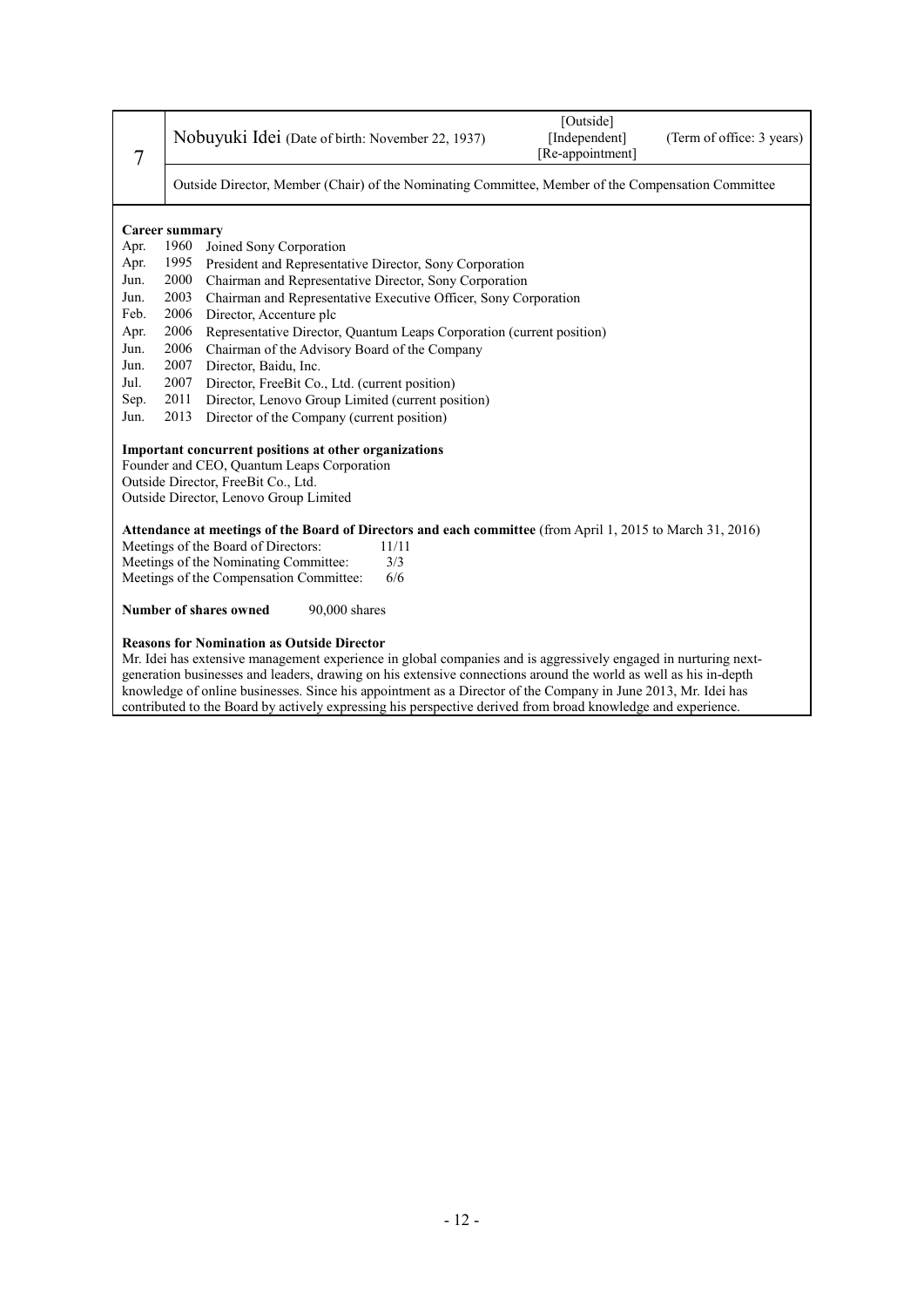| 8                                                                                    | Koji Kotaka (Date of birth: May 14, 1958)                                                                                                                                                                                                              | [Outside]<br>[Independent]<br>[Re-appointment] | (Term of office: 3 years) |  |  |
|--------------------------------------------------------------------------------------|--------------------------------------------------------------------------------------------------------------------------------------------------------------------------------------------------------------------------------------------------------|------------------------------------------------|---------------------------|--|--|
| Outside Director, Member (Chair) of the Audit Committee                              |                                                                                                                                                                                                                                                        |                                                |                           |  |  |
|                                                                                      | <b>Career summary</b>                                                                                                                                                                                                                                  |                                                |                           |  |  |
| Apr.                                                                                 | 1987<br>Registered as attorney at law                                                                                                                                                                                                                  |                                                |                           |  |  |
| Apr.                                                                                 | 1987<br>Joined Sato and Tsuda Law Office                                                                                                                                                                                                               |                                                |                           |  |  |
| Aug.                                                                                 | 1990<br>Joined Goldman Sachs (Japan) Ltd.                                                                                                                                                                                                              |                                                |                           |  |  |
| Nov.                                                                                 | 1998<br>Managing Director, Goldman Sachs (Japan) Ltd.                                                                                                                                                                                                  |                                                |                           |  |  |
| Nov.                                                                                 | 2009<br>Joined Nishimura & Asahi Law Office                                                                                                                                                                                                            |                                                |                           |  |  |
| Jan.                                                                                 | 2011<br>Established Koji Kotaka Law Office                                                                                                                                                                                                             |                                                |                           |  |  |
| Feb.                                                                                 | 2011<br>Representative Director, R&K Company (current position)                                                                                                                                                                                        |                                                |                           |  |  |
| Jun.                                                                                 | 2013<br>Director of the Company (current position)                                                                                                                                                                                                     |                                                |                           |  |  |
| May                                                                                  | 2015<br>Supervisory Director, Japan Senior Living Investment Corporation (current position)                                                                                                                                                            |                                                |                           |  |  |
|                                                                                      | Important concurrent positions at other organizations<br>Attorney at law, Koji Kotaka Law Office<br>Supervisory Director, Japan Senior Living Investment Corporation<br>Representative Director, R&K Company                                           |                                                |                           |  |  |
|                                                                                      | Attendance at meetings of the Board of Directors and each committee (from April 1, 2015 to March 31, 2016)                                                                                                                                             |                                                |                           |  |  |
|                                                                                      | Meetings of the Board of Directors:<br>11/11                                                                                                                                                                                                           |                                                |                           |  |  |
|                                                                                      | Meetings of the Audit Committee:<br>11/11                                                                                                                                                                                                              |                                                |                           |  |  |
| Number of shares owned<br>10,000 shares                                              |                                                                                                                                                                                                                                                        |                                                |                           |  |  |
| <b>Reasons for Nomination as Outside Director</b>                                    |                                                                                                                                                                                                                                                        |                                                |                           |  |  |
|                                                                                      | Mr. Kotaka has significant legal expertise and is licensed as an attorney. He also has long experience in the M&A                                                                                                                                      |                                                |                           |  |  |
|                                                                                      | business as an investment banker and has an ample knowledge of financial services. Since he was appointed as a Director                                                                                                                                |                                                |                           |  |  |
|                                                                                      | of the Company in June 2013, he has demonstrated his ability to fulfill his responsibilities to shareholders by providing<br>his perspective to the Board from both a legal and financial point of view. He also contributes to the enhancement of the |                                                |                           |  |  |
|                                                                                      | Company's corporate governance system through his activities on the Audit Committee, where he verifies the                                                                                                                                             |                                                |                           |  |  |
| effectiveness of the internal control system of the Company and its group companies. |                                                                                                                                                                                                                                                        |                                                |                           |  |  |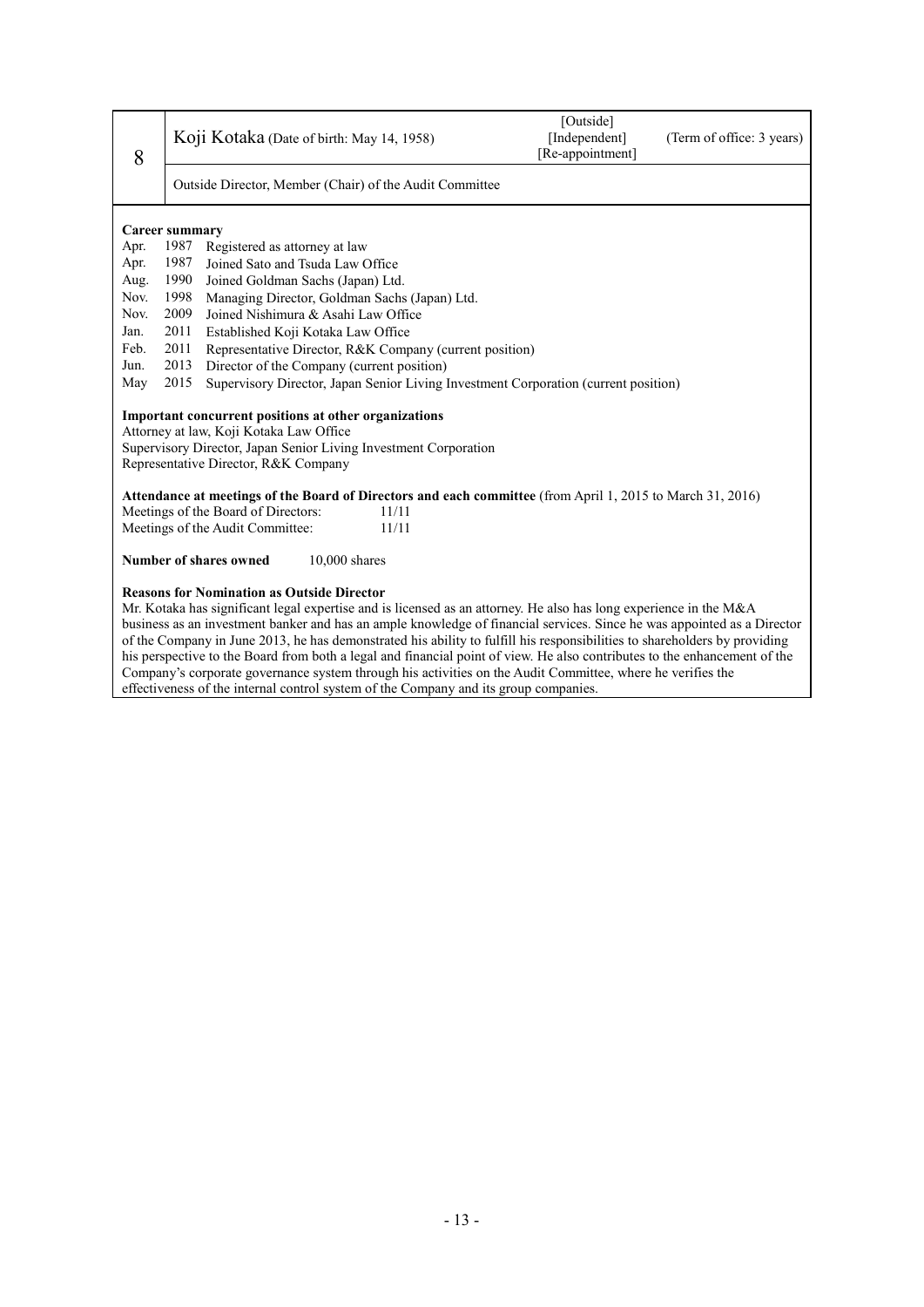| 9    | Fujiyo Ishiguro (Date of birth: February 1, 1958)                                                                                                                                                                                                                                                                                                                                                                                 | [Outside]<br>[Independent]<br>[Re-appointment]                    | (Term of office: 2 years) |  |  |
|------|-----------------------------------------------------------------------------------------------------------------------------------------------------------------------------------------------------------------------------------------------------------------------------------------------------------------------------------------------------------------------------------------------------------------------------------|-------------------------------------------------------------------|---------------------------|--|--|
|      | Outside Director, Member of the Nominating Committee                                                                                                                                                                                                                                                                                                                                                                              |                                                                   |                           |  |  |
|      | <b>Career summary</b>                                                                                                                                                                                                                                                                                                                                                                                                             |                                                                   |                           |  |  |
| Jan. | 1981<br>Joined BROTHER INDUSTRIES, LTD.                                                                                                                                                                                                                                                                                                                                                                                           |                                                                   |                           |  |  |
| Jan. | 1988<br>Joined Swarovski Japan Ltd.                                                                                                                                                                                                                                                                                                                                                                                               |                                                                   |                           |  |  |
| Sep. | 1994<br>President, Alphametrics, Inc.                                                                                                                                                                                                                                                                                                                                                                                             |                                                                   |                           |  |  |
| Jan. | 1999<br>Director, Netyear Group, Inc.                                                                                                                                                                                                                                                                                                                                                                                             |                                                                   |                           |  |  |
| Jul. | 1999<br>Director, Netyear Group Corporation                                                                                                                                                                                                                                                                                                                                                                                       |                                                                   |                           |  |  |
| May  | 2000<br>President, Netyear Group Corporation (current position)                                                                                                                                                                                                                                                                                                                                                                   |                                                                   |                           |  |  |
| Jun. | Corporate Auditor, SOMPO JAPAN INSURANCE INC. (currently Sompo Japan Nipponkoa Insurance<br>2013                                                                                                                                                                                                                                                                                                                                  |                                                                   |                           |  |  |
|      | Inc.)                                                                                                                                                                                                                                                                                                                                                                                                                             |                                                                   |                           |  |  |
| Mar. | 2014<br>Director, Hottolink, Inc. (current position)                                                                                                                                                                                                                                                                                                                                                                              |                                                                   |                           |  |  |
| Jun. | 2014<br>Director of the Company (current position)                                                                                                                                                                                                                                                                                                                                                                                |                                                                   |                           |  |  |
| Jun. | 2015                                                                                                                                                                                                                                                                                                                                                                                                                              | Director, Sompo Japan Nipponkoa Insurance Inc. (current position) |                           |  |  |
|      |                                                                                                                                                                                                                                                                                                                                                                                                                                   |                                                                   |                           |  |  |
|      | Important concurrent positions at other organizations<br>President & CEO, Netyear Group, Inc.                                                                                                                                                                                                                                                                                                                                     |                                                                   |                           |  |  |
|      | Outside Director, Hottolink, Inc.                                                                                                                                                                                                                                                                                                                                                                                                 |                                                                   |                           |  |  |
|      | Outside Director, Sompo Japan Nipponkoa Insurance Inc.                                                                                                                                                                                                                                                                                                                                                                            |                                                                   |                           |  |  |
|      |                                                                                                                                                                                                                                                                                                                                                                                                                                   |                                                                   |                           |  |  |
|      | Attendance at meetings of the Board of Directors and each committee (from April 1, 2015 to March 31, 2016)                                                                                                                                                                                                                                                                                                                        |                                                                   |                           |  |  |
|      | Meetings of the Board of Directors:<br>11/11                                                                                                                                                                                                                                                                                                                                                                                      |                                                                   |                           |  |  |
|      | Meetings of the Nominating Committee:<br>3/3                                                                                                                                                                                                                                                                                                                                                                                      |                                                                   |                           |  |  |
|      |                                                                                                                                                                                                                                                                                                                                                                                                                                   |                                                                   |                           |  |  |
|      | <b>Number of shares owned</b><br>$10,000$ shares                                                                                                                                                                                                                                                                                                                                                                                  |                                                                   |                           |  |  |
|      | <b>Reasons for Nomination as Outside Director</b><br>Ms. Ishiguro has profound knowledge of digital marketing and long experience in management as an active CEO of a<br>listed company. Since June 2014, when she was elected as a Director of the Company, Ms. Ishiguro has actively<br>participated in Board discussions, including providing her views relating to changes in customer demand for various<br>online services. |                                                                   |                           |  |  |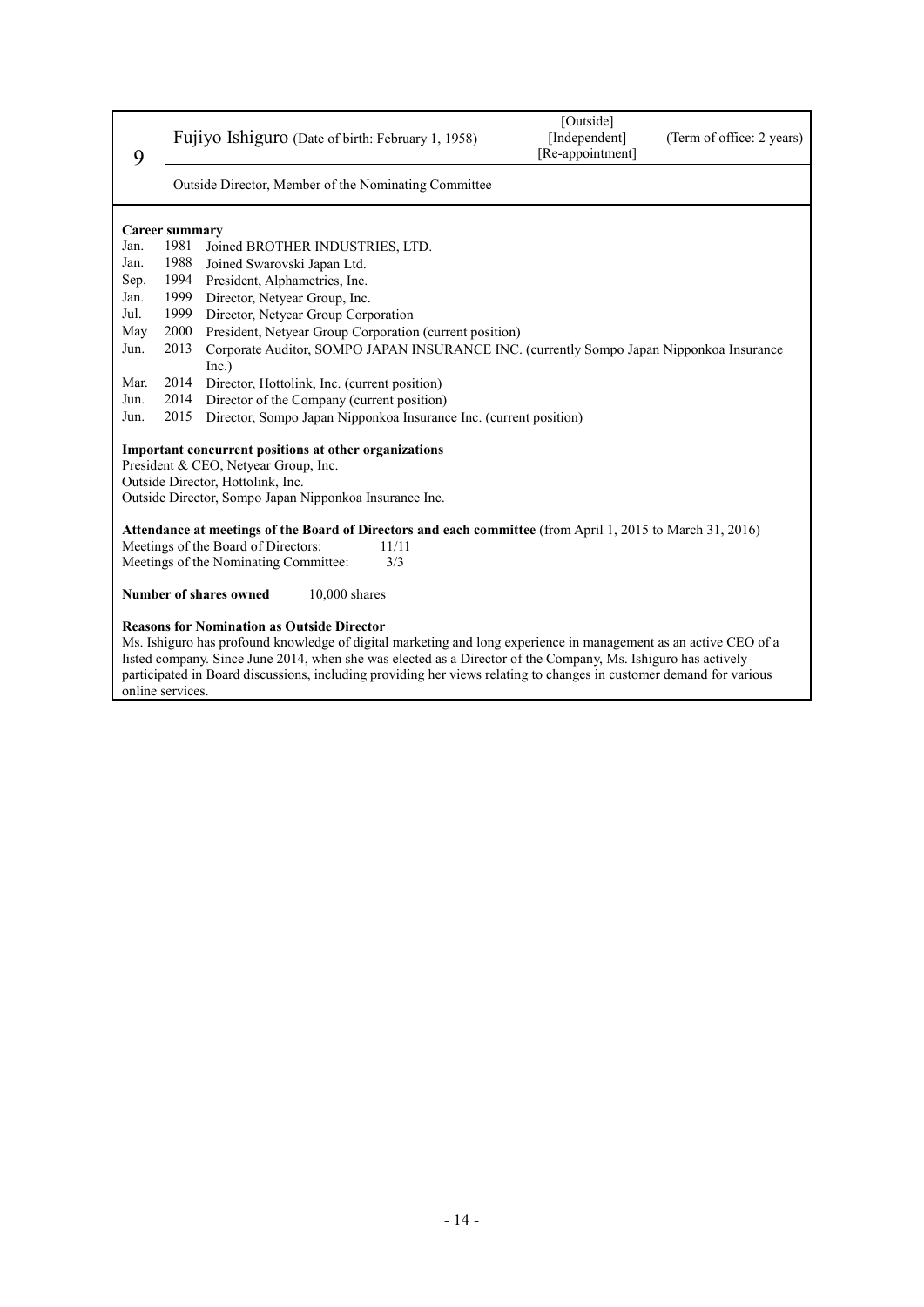| 10                                                                                                                                                                                                                                                                                                                                                                                                                        |                                                                                                      | Billy Wade Wilder (Date of birth: February 6, 1950)                                                        | [Outside]<br>[Independent]<br>[Re-appointment] | (Term of office: 2 years) |
|---------------------------------------------------------------------------------------------------------------------------------------------------------------------------------------------------------------------------------------------------------------------------------------------------------------------------------------------------------------------------------------------------------------------------|------------------------------------------------------------------------------------------------------|------------------------------------------------------------------------------------------------------------|------------------------------------------------|---------------------------|
|                                                                                                                                                                                                                                                                                                                                                                                                                           |                                                                                                      | Outside Director, Member of the Audit Committee                                                            |                                                |                           |
| Career summary<br>Apr.                                                                                                                                                                                                                                                                                                                                                                                                    | 1986                                                                                                 | Head of Japanese Equity Research, Schroder Securities                                                      |                                                |                           |
| Dec.                                                                                                                                                                                                                                                                                                                                                                                                                      | 1992                                                                                                 | Joined FIL Investments (Japan) Limited                                                                     |                                                |                           |
| Sep.                                                                                                                                                                                                                                                                                                                                                                                                                      | 1995                                                                                                 | Representative Director and President, FIL Investments (Japan) Limited                                     |                                                |                           |
| Jul.                                                                                                                                                                                                                                                                                                                                                                                                                      | 2004<br>Representative Director and President, Nikko Asset Management Co., Ltd.                      |                                                                                                            |                                                |                           |
| Jan.                                                                                                                                                                                                                                                                                                                                                                                                                      | 2014<br>Director, GIC Securities Co., Ltd. (currently GI Capital Management Ltd.) (current position) |                                                                                                            |                                                |                           |
| Jun.                                                                                                                                                                                                                                                                                                                                                                                                                      | 2014                                                                                                 | Director of the Company (current position)                                                                 |                                                |                           |
| Important concurrent positions at other organizations<br>External Director, GI Capital Management Ltd.                                                                                                                                                                                                                                                                                                                    |                                                                                                      |                                                                                                            |                                                |                           |
|                                                                                                                                                                                                                                                                                                                                                                                                                           |                                                                                                      | Attendance at meetings of the Board of Directors and each committee (from April 1, 2015 to March 31, 2016) |                                                |                           |
|                                                                                                                                                                                                                                                                                                                                                                                                                           |                                                                                                      | Meetings of the Board of Directors:<br>11/11                                                               |                                                |                           |
|                                                                                                                                                                                                                                                                                                                                                                                                                           |                                                                                                      | 11/11<br>Meetings of the Audit Committee:                                                                  |                                                |                           |
| <b>Number of shares owned</b><br>$10,000$ shares                                                                                                                                                                                                                                                                                                                                                                          |                                                                                                      |                                                                                                            |                                                |                           |
| <b>Reasons for Nomination as Outside Director</b><br>Mr. Wilder not only has extensive experience in the investment management business, but also has long experience in<br>managing companies in Japan. Since he was elected as a Director of the Company in June 2014, he has aggressively<br>contributed to the Board with insights derived from his expertise in evaluating and observing enterprises, skills that he |                                                                                                      |                                                                                                            |                                                |                           |

acquired from his experience as an institutional investor. Mr. Wilder's strengths have also support him in overseeing the internal control system of the Company and its group companies as a member of the Audit Committee.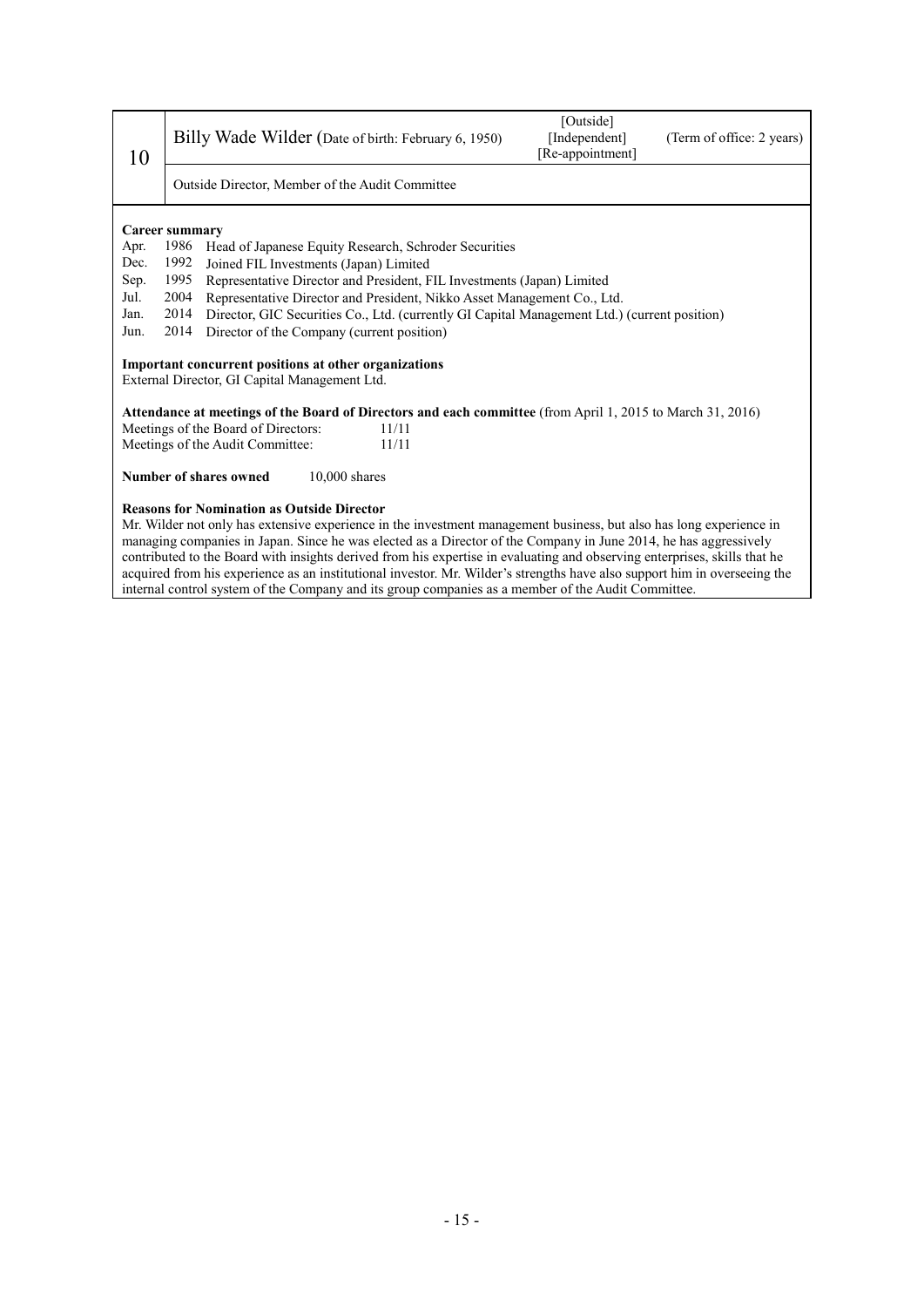| 11                                                                                                                                                                                                                                                                                                                                                                                                                         | [Outside]<br>Nobuo Domae (Date of birth: January 25, 1969)<br>[Independent]<br>[New appointment] |  |
|----------------------------------------------------------------------------------------------------------------------------------------------------------------------------------------------------------------------------------------------------------------------------------------------------------------------------------------------------------------------------------------------------------------------------|--------------------------------------------------------------------------------------------------|--|
|                                                                                                                                                                                                                                                                                                                                                                                                                            |                                                                                                  |  |
| Career summary                                                                                                                                                                                                                                                                                                                                                                                                             |                                                                                                  |  |
| Apr.                                                                                                                                                                                                                                                                                                                                                                                                                       | 1993<br>Joined McKinsey & Co., Inc. (Japan)                                                      |  |
| Sep.                                                                                                                                                                                                                                                                                                                                                                                                                       | 1998<br>Joined FAST RETAILING CO., LTD.                                                          |  |
| Nov.                                                                                                                                                                                                                                                                                                                                                                                                                       | 1998<br>Director, FAST RETAILING CO., LTD.                                                       |  |
| Jul.                                                                                                                                                                                                                                                                                                                                                                                                                       | 1999<br>Director and Senior Vice President, FAST RETAILING CO., LTD.                             |  |
| Nov.                                                                                                                                                                                                                                                                                                                                                                                                                       | 2004<br>Director and Executive Vice President, FAST RETAILING CO., LTD.                          |  |
| Nov.                                                                                                                                                                                                                                                                                                                                                                                                                       | 2005<br>Director, FAST RETAILING CO., LTD.                                                       |  |
| Nov.                                                                                                                                                                                                                                                                                                                                                                                                                       | 2008<br>Executive Vice President, FAST RETAILING CO., LTD.                                       |  |
| Dec.                                                                                                                                                                                                                                                                                                                                                                                                                       | 2008<br>President, FAST RETAILING FRANCE S.A.S.                                                  |  |
| Aug.                                                                                                                                                                                                                                                                                                                                                                                                                       | 2010<br>CEO, FAST RETAILING USA, Inc.                                                            |  |
| Important concurrent positions at other organizations<br>None                                                                                                                                                                                                                                                                                                                                                              |                                                                                                  |  |
| Attendance at meetings of the Board of Directors and each committee (from April 1, 2015 to March 31, 2016)                                                                                                                                                                                                                                                                                                                 |                                                                                                  |  |
| Number of shares owned<br>$30,000$ shares                                                                                                                                                                                                                                                                                                                                                                                  |                                                                                                  |  |
| <b>Reasons for Nomination as Outside Director</b><br>After a career in a consulting company, Mr. Domae joined a major clothing retailer/manufacturer that operates a global<br>fast fashion business centering on casual attire where became a senior executive responsible for the overall management<br>strategy, encompassing e-commerce, marketing and business systems. He then later oversaw that company's overseas |                                                                                                  |  |

business expansion while serving in positions at European and North American local subsidiaries. The Nominating Committee expects Mr. Domae's long and in-depth experience in online business and consumer service will contribute to further increasing the effectiveness of the Board, promoting global business development and enhancing corporate values of the Company and its group companies.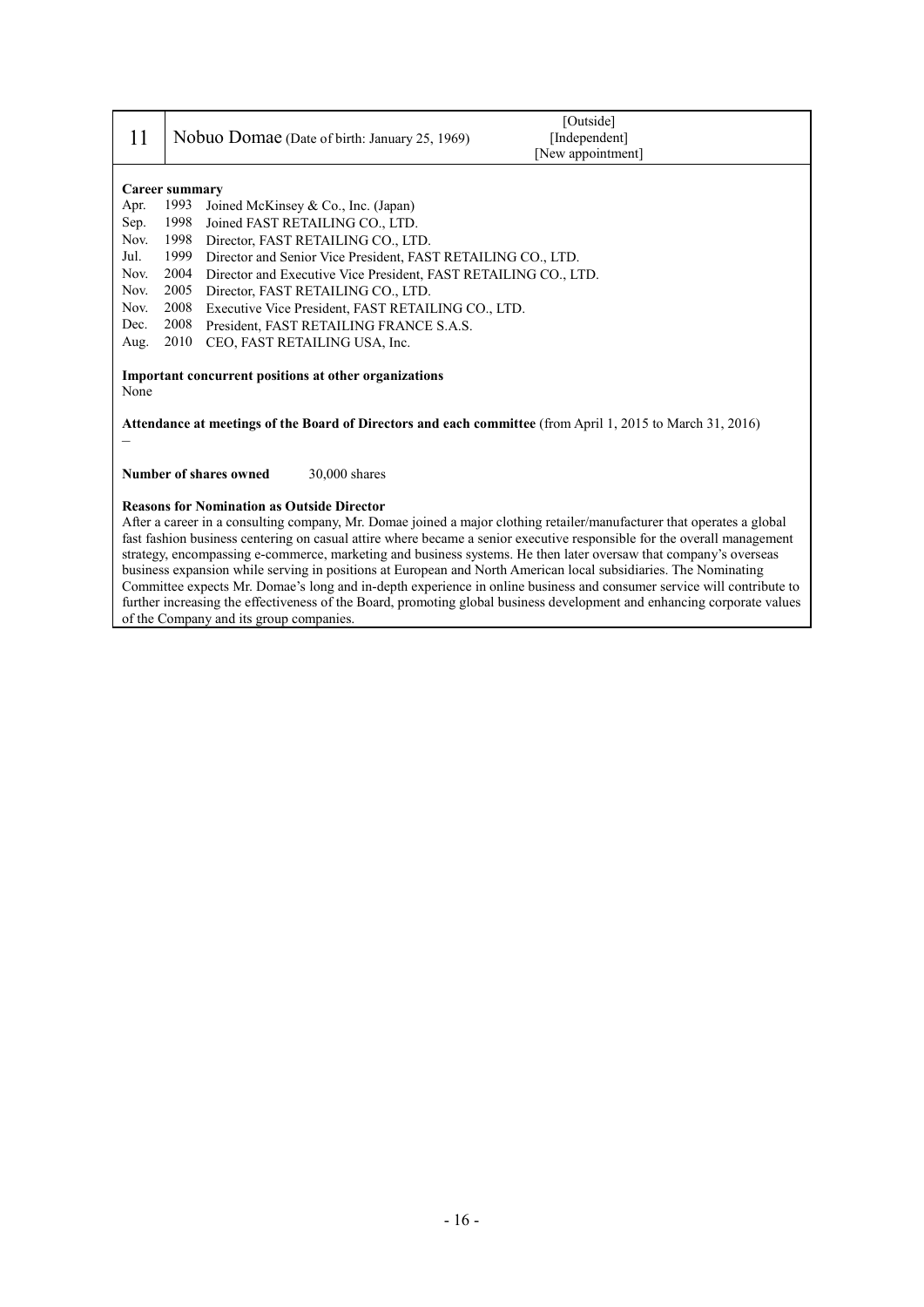- Notes: 1. No specific conflict of interests exists between the Company and each candidate for Directors.
	- 2. Number of years stated as the term of office shows the aggregate number of years served as Director of the Company as of the conclusion of this General Meeting of Shareholders.
	- 3. Mr. Jun Makihara, Mr. Kaoru Hayashi, Mr. Nobuyuki Idei, Mr. Koji Kotaka, Ms. Fujiyo Ishiguro, Mr. Billy Wade Wilder and Mr. Nobuo Domae are the candidates for Outside Directors. Mr. Makihara concurrently serves as a none-executive Director of TradeStation Group, Inc.
	- 4. As described in the Business Report (Japanese only), the Company entered into an agreement with each of Mr. Masakazu Sasaki, Mr. Jun Makihara, Mr. Kaoru Hayashi, Mr. Nobuyuki Idei, Mr. Koji Kotaka, Ms. Fujiyo Ishiguro and Mr. Billy Wade Wilder to limit their liability provided for in Article 423, Paragraph 1 of the Companies Act, pursuant to the provision set forth in Article 427, Paragraph 1 of the Companies Act. In the event that the abovementioned seven (7) candidates are re-elected, the agreements shall continue to remain effective with regard to their acts after the re-election. If the election of Mr. Nobuo Domae is approved, the Company intends to enter into an agreement with him to the effect that his liability provided for in Article 423, Paragraph 1 of the Companies Act shall be limited to 10 million yen or the minimum amount stipulated by laws and regulations, whichever is higher, in accordance with Article 427, Paragraph 1 of the Companies Act.
	- 5. As described in the Business Report (Japanese only), the Company designated Mr. Jun Makihara, Mr. Kaoru Hayashi, Mr. Nobuyuki Idei, Mr. Koji Kotaka, Ms. Fujiyo Ishiguro and Mr. Billy Wade Wilder as Independent Directors in accordance with relevant regulations of the Tokyo Stock Exchange and filed the registration therewith. In the event that the abovementioned  $six(6)$  candidates are re-elected, the Company will continue to designate them as Independent Directors. If the election of Mr. Nobuo Domae is approved, the Company intends to designate him as an Independent Director and file the registration to Tokyo Stock Exchange. Monex, Inc., a subsidiary of the Company, has a business relationship with Digital Garage, Inc. where Mr. Hayashi serves as Representative Director, that includes the outsourcing of advertising services. However, there is no significant transactional relationship between the Company or any of its group companies and Digital Garage, Inc. (the annual transaction value was 36 million yen for the fiscal year ended March 31, 2016). In addition, although Monex, Inc., a subsidiary of the Company, has a business relationship with Kakaku.com, Inc. where Mr. Hayashi serves as Chairman of the Board, that includes the outsourcing of advertising services, there is no significant transactional relationship between the Company or any of its group companies and Kakaku.com, Inc. (the annual transaction value was 20 million yen for the fiscal year ended March 31, 2016). For these reasons, the Nominating Committee has judged that there is no possibility of a conflict of interest occurring between Mr. Hayashi and general shareholders in the course of his properly executing his duties as an Outside Director of the Company.
	- 6. Please refer to the Business Report (Japanese only) as well about the information on current Directors.